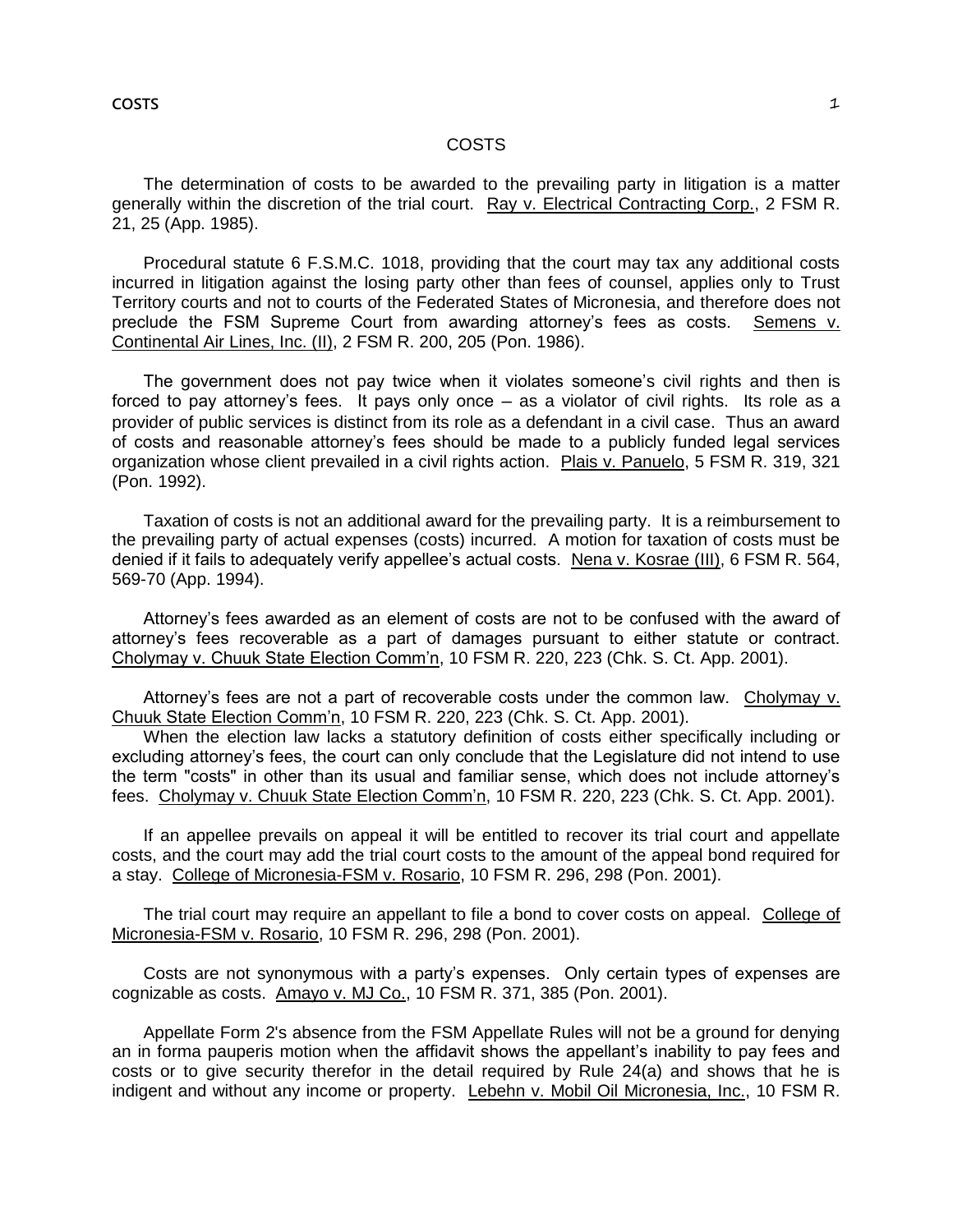#### **COSTS** 2

515, 517-18 (Pon. 2002).

If the court appealed from grants the motion to proceed in forma pauperis, the party may proceed without further application to the FSM Supreme Court appellate division and without prepayment of fees and costs in either court or giving security therefor, except when the Public Defender Office or Micronesian Legal Services Corporation represents an indigent party the transcript fee is reduced to \$1.25 per page, to be paid by the public agency, and not by the party personally. Lebehn v. Mobil Oil Micronesia, Inc., 10 FSM R. 515, 519 (Pon. 2002).

It is a matter to be resolved between the court reporters and the judicial branch whether the judiciary pays the costs for in forma pauperis litigants' transcripts. An in forma pauperis litigant is not required to prepay transcript costs, although if the in forma pauperis litigant is represented by the Public Defender or Micronesian Legal Services Corporation then that agency must prepay \$1.25 per page. Lebehn v. Mobil Oil Micronesia, Inc., 10 FSM R. 515, 519 (Pon. 2002).

An in forma pauperis appellant is not required to tender payment in order to receive the transcript he has ordered. Lebehn v. Mobil Oil Micronesia, Inc., 10 FSM R. 515, 519 (Pon. 2002).

While costs cannot be awarded against the FSM, allottees are chargeable with costs of action when the allottees have interests sufficiently distinct from the FSM to confer on them standing in their own right. The rule prohibiting the trial court from charging the FSM with costs of this action does not prohibit the trial court from charging allottees with costs. FSM v. Udot Municipality, 12 FSM R. 29, 57 (App. 2003).

The general proposition is that sanctions as such do not bear interest, but the Rule 37 sanctions scheme presumes that when sanctions are imposed they will be promptly paid, generally well before the case has proceeded to judgment. Once final judgment has been entered in a matter, any unpaid Rule 37 sanctions previously imposed should be considered costs. Adams v. Island Homes Constr., Inc., 14 FSM R. 473, 475 (Pon. 2006).

If the awarded sanctions are unpaid at judgment and payable to the prevailing party they should be included as taxable costs. If the sanctions are unpaid at judgment and payable to the non-prevailing party, they ought to be deducted from the money judgment due the prevailing party. Adams v. Island Homes Constr., Inc., 14 FSM R. 473, 475 (Pon. 2006).

All money judgments bear nine percent interest. As part of the judgment, taxable costs bear that same interest imposed by statute and attorney's fee sanctions are a form of "costs" which will bear interest after judgment has been entered. Adams v. Island Homes Constr., Inc., 14 FSM R. 473, 475 (Pon. 2006).

Since, if costs are allowed without express mention in the judgment, the date of the judgment starts the accrual of interest on the costs due, therefore earlier awarded Rule 37 attorney fee sanctions would bear interest from the date the judgment was entered because failing to allow attorneys' fees awards to bear interest would give parties against whom such awards have been entered an artificial and undesirable incentive to appeal or otherwise delay payment. Adams v. Island Homes Constr., Inc., 14 FSM R. 473, 476 (Pon. 2006).

Affirmed Rule 37 sanctions are considered costs that should be included in the money judgment and bear nine percent interest from the date judgment is entered until paid. Adams v.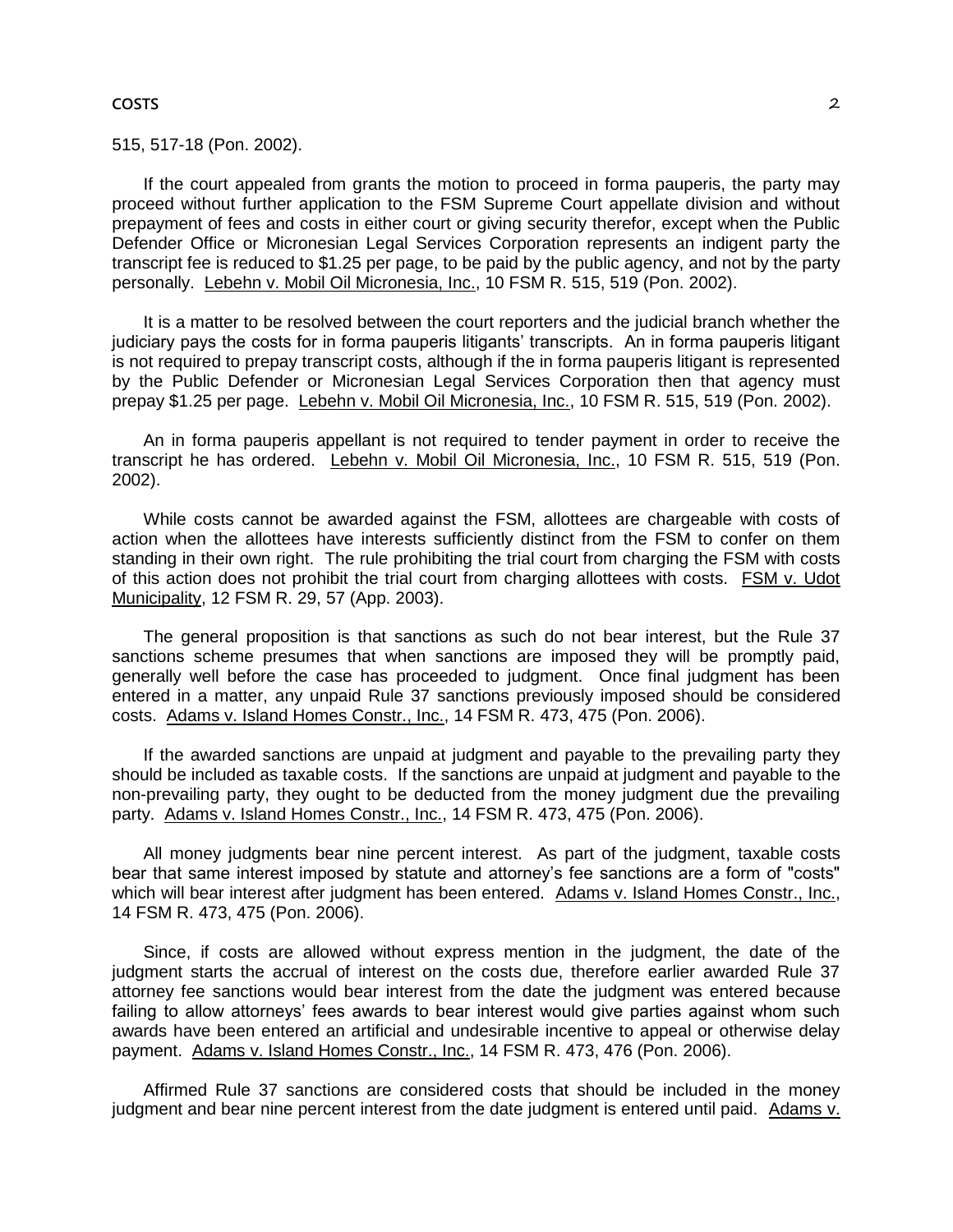#### **COSTS** 3

Island Homes Constr., Inc., 14 FSM R. 473, 476 (Pon. 2006).

Taxation of costs is not an additional award for the prevailing party, but is a reimbursement to the prevailing party of actual expenses (costs) incurred. But costs are not synonymous with a party's expenses since only certain types of expenses are cognizable as costs. This is true even when the litigants have successfully recovered under a private attorney general theory. People of Rull ex rel. Ruepong v. M/V Kyowa Violet, 15 FSM R. 53, 74 (Yap 2007).

When the appellants successfully sought to reverse trial division rulings in one appellee's favor and since the other named appellees were nominal parties unaffected by the appeal, all costs awarded the appellants will be taxable against that one appellee. Ruben v. Hartman, 15 FSM R. 240, 242 (Chk. S. Ct. App. 2007).

Class action counsel in common fund cases are entitled to reimbursement for expenses adequately documented and reasonably and appropriately incurred in the prosecution of the class action. The litigation expenses that may be allowed in such cases are thus more extensive than the costs routinely taxed and awarded to prevailing parties under Rule 54(d). People of Tomil ex rel. Mar v. M/C Jumbo Rock Carrier III, 17 FSM R. 198, 206 (Yap 2010).

Costs are not synonymous with a party's litigation expenses since only certain types of expenses are cognizable as Rule 54(d) costs. People of Tomil ex rel. Mar v. M/C Jumbo Rock Carrier III, 17 FSM R. 198, 206 n.3 (Yap 2010).

A costs award is not an additional award to the prevailing party but is a reimbursement to the prevailing party of certain actual expenses (costs) incurred. Berman v. Pohnpei, 17 FSM R. 360, 374 (App. 2011).

When no "common nucleus of facts" exists between the trespass claims and the civil rights claims, the trial court did not err in assigning liability for trespass only to McVey and Do It Best and liability for the civil rights violation only to the Pohnpei Board of Trustees; thus the trial court's conclusions of law apportioning costs were not in error. Carlos Etscheit Soap Co. v. McVey, 17 FSM R. 427, 440-41 (App. 2011).

The point of awarding costs is to award the prevailing party as a part of the final judgment, aside from reasonable attorney's fees, which may be awarded only by statute. It is a reimbursement to the prevailing party of actual expenses (costs) incurred. An award of fees and costs thus involves the party, not the particular firm. Carlos Etscheit Soap Co. v. McVey, 17 FSM R. 427, 441 (App. 2011).

The point of a costs award is not to make an attorney or his law firm whole, but to make the prevailing party whole. Carlos Etscheit Soap Co. v. McVey, 17 FSM R. 427, 441 (App. 2011).

If an appellee has not actually received a copy of the appellant's opening brief, he may ask the appellate clerk to make a copy for him with the copying cost to be, after the appeal has been decided, taxed by the court on the non-prevailing party. Phillip v. Moses, 18 FSM R. 85, 87 (Chk. S. Ct. App. 2011).

If the appellees wish the appellants to provide a bond necessary to ensure payment of costs on appeal, they must first apply to the court appealed from. Heirs of Henry v. Heirs of Akinaga, 18 FSM R. 207, 210 (App. 2012).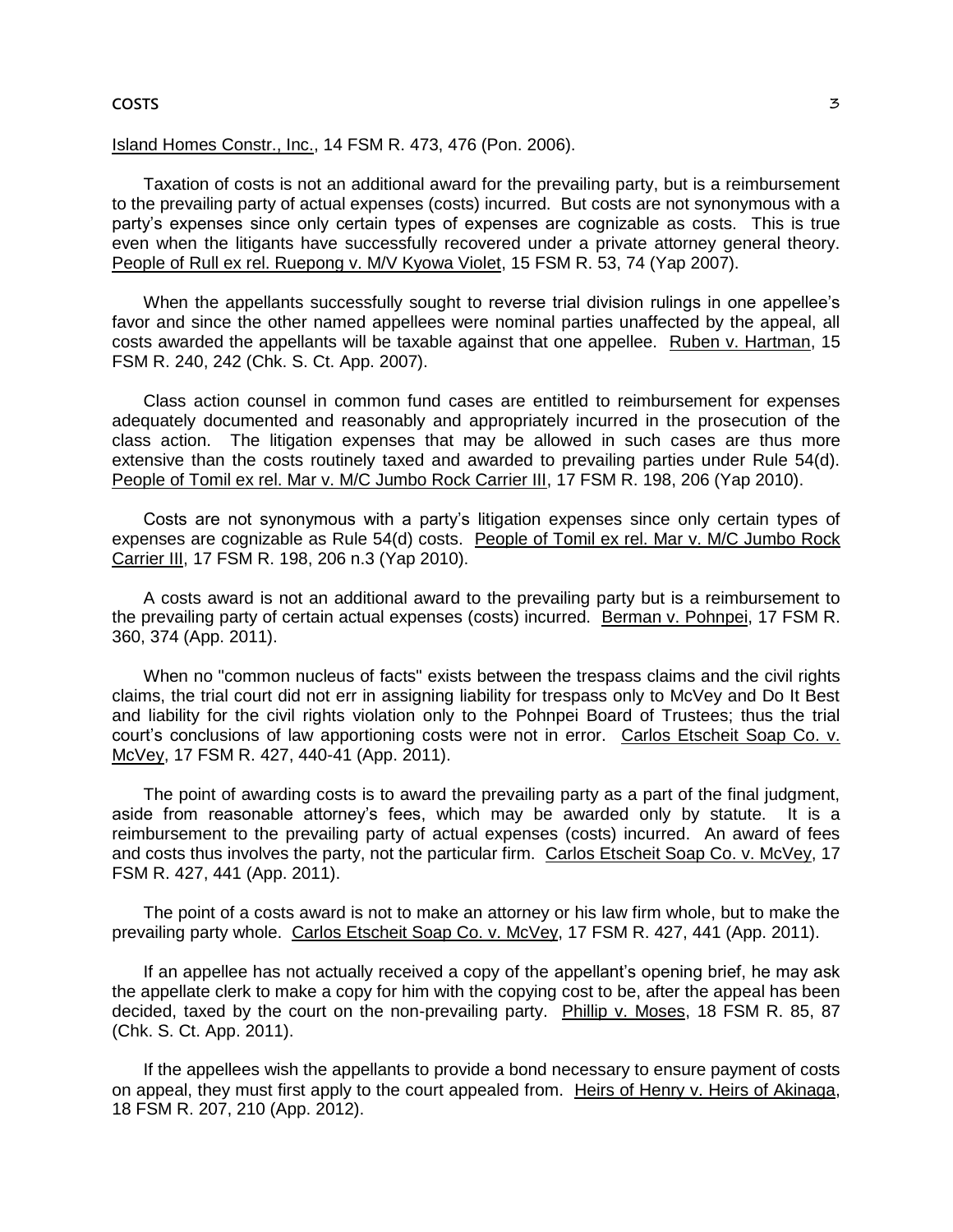Costs incurred in the preparation and transmission of the record and the costs of the reporter's transcript must be taxed in the court appealed from as costs of the appeal in favor of the party entitled to costs. George v. Sigrah, 19 FSM R. 210, 219 (App. 2013).

Costs are not synonymous with a party's expenses since only certain types of expenses are cognizable as costs. George v. Sigrah, 19 FSM R. 210, 219 (App. 2013).

When the appellant was only partially successful in his appeals, the court will order that the costs of the appeals be borne by the parties with the exception that, since the reporter's transcripts were particularly helpful, the appellant will be awarded the cost of the reporter's transcripts of the trial court's order-in-aid-of-judgment hearings. George v. Sigrah, 19 FSM R. 210, 221 (App. 2013).

A motion to try the plaintiff's remaining claim in a Pohnpei venue will, in the court's discretion, be denied when the venue statute required that he originally file his complaint in Chuuk because Chuuk was the state in which all the defendants could be found and the statute favors convenience for the defendants over convenience for the plaintiff. But because transporting the Pohnpei witnesses to Chuuk would work a distinct hardship on the plaintiff, the court will allow him three months to depose all the needed Pohnpei witnesses in order to preserve their testimony for trial and if he prevails at trial, the expenses of these depositions shall be taxed as costs payable by the defendants. Mori v. Hasiguchi, 19 FSM R. 222, 225 (Chk. 2013).

6 F.S.M.C. 1017 does not grant the court power to award attorney's fees. It only refers to court fees and the like. In re Sanction of Sigrah, 19 FSM R. 396, 398 (App. 2014).

Costs are not synonymous with a party's expenses since only certain types of expenses are cognizable as costs. Pohnpei v. M/V Ping Da 7, 20 FSM R. 75, 79 (Pon. 2015).

─ Allowed

The FSM Supreme Court's trial division is not precluded from allowing reasonable travel expenses of an attorney for a prevailing party as costs under 6 F.S.M.C. 1018 where there is a showing that no attorney is available on the island where the litigation is taking place. Ray v. Electrical Contracting Corp., 2 FSM R. 21, 26 (App. 1985).

Where plaintiff's complaint is written in English and the defendant requests a written translation into a local Micronesian language, and where it appears that this is the only language the defendant can speak or read, the trial judge may order that the court provide a written translation and that the expense of providing the translation shall be taxed as a cost to the party not prevailing in the action. Rawepi v. Billimon, 2 FSM R. 240, 241 (Truk 1986).

The provision that the cost of printing or otherwise producing necessary copies of briefs, appendices or copies of the record shall be taxable in the Supreme Court appellate division at rates not higher than those generally charged for such work in the area where the clerk's office is located, does not set the amount to be awarded; it sets a cap or upper limit on the actual costs incurred that can be reimbursed. Nena v. Kosrae (III), 6 FSM R. 564, 569-70 (App. 1994).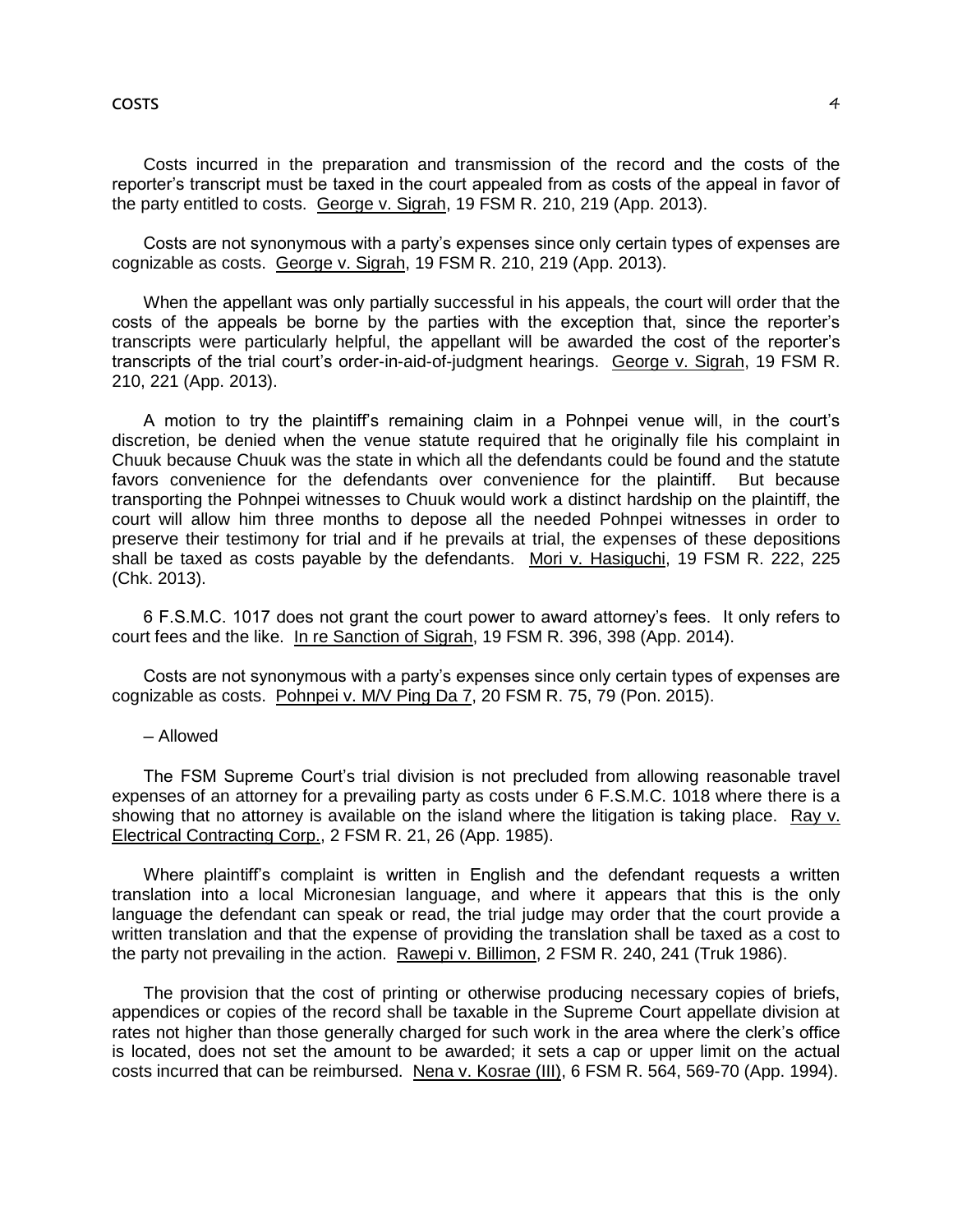# **COSTS ─ ALLOWED** 5

A prevailing party will be allowed costs for depositions and copying costs which represent payments to others for that service, but not the cost of copying within the law office. Long distance telephone and facsimile expenses incurred in communication between the lawyer who appeared and the client and other lawyers, claims for postage and courier expenses, and expenses not adequately explained are disallowed. Damarlane v. United States, 7 FSM R. 468, 470 (Pon. 1996).

It is the appellant's duty to prepare and file the appendix. But when the appellant has failed to prepare and file the appendix and the appellee instead does so, and the appellee prevails, the cost of producing copies of the appendix may be taxed in the appellee's favor. Santos v. Bank of Hawaii, 9 FSM R. 306, 308 n.2 (App. 2000).

Appellate Rule 39(c) permits the recovery of costs for producing necessary copies of briefs by word processor or photocopier, but not the costs for producing the original. The maximum amount allowable for word processed copies of briefs is limited to the amount allowed for photocopy services. Santos v. Bank of Hawaii, 9 FSM R. 306, 308 (App. 2000).

Costs for printing and copying are expenses that traditionally have been included within costs that are awarded to prevailing parties. Cholymay v. Chuuk State Election Comm'n, 10 FSM R. 220, 224 (Chk. S. Ct. App. 2001).

When, service was done by servers employed at various times by plaintiffs' counsel, but who were duly appointed process servers and charged separate fees for the service, they were acting as private process servers. Fees charged by private process servers may be recoverable as costs. Amayo v. MJ Co., 10 FSM R. 371, 385 (Pon. 2001).

Deposition costs will be allowed when the transcription was done and the deposition was admitted into evidence at trial even though the documentation for the deposition charge was a check made payable to an attorney in the Philippines, and noted as such on the check stub. Amayo v. MJ Co., 10 FSM R. 371, 385-86 (Pon. 2001).

Service costs are always allowable to the prevailing party. Udot Municipality v. FSM, 10 FSM R. 498, 501 (Chk. 2002).

Transcript and copying expenses are allowable costs when they represent payments to others for that service. Udot Municipality v. FSM, 10 FSM R. 498, 501 (Chk. 2002).

An attorney's reasonable travel expenses are allowable as costs when there is a showing that no attorney is available on the island where the litigation is taking place, especially when the attorneys' travel expenses were reasonable and the actual expenses pro-rated proportionally with other clients on whose behalf they also traveled. Udot Municipality v. FSM, 10 FSM R. 498, 501 (Chk. 2002).

If, for a telephone hearing, a party's counsel initiated the call and bore that expense as a telephone charge then that party, if the prevailing party, would be entitled to tax those telephone charges as a cost, but when it is impossible to tell from the submitted expense billings, which, if any, those telephone charges were, no charges will be allowed. Udot Municipality v. FSM, 10 FSM R. 498, 501 (Chk. 2002).

Costs that have been awarded in the FSM include service costs, transcript and copying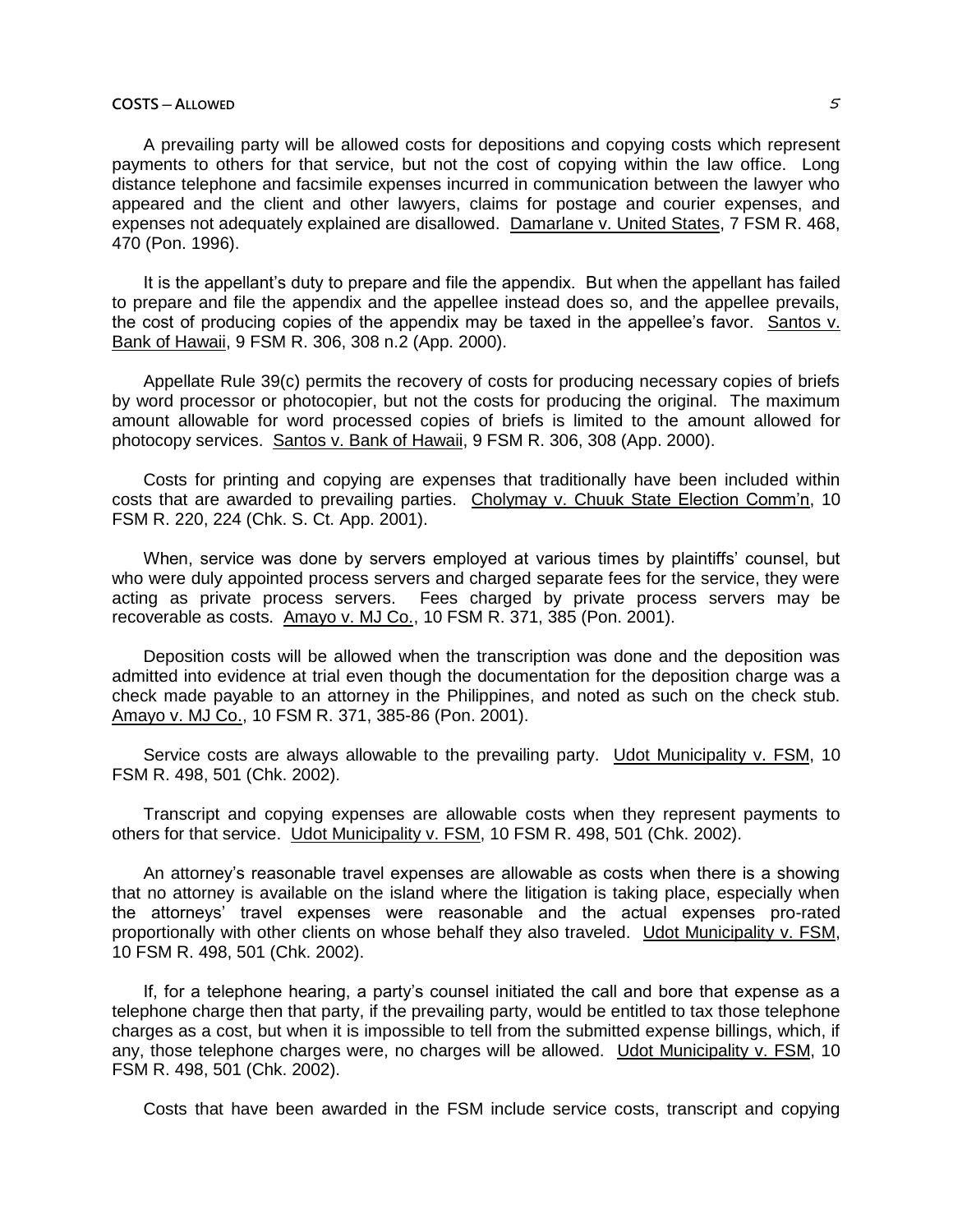costs when they represent payment to others for services, and reasonable travel expenses when there is a showing of no attorney available on the island where the litigation is taking place. AHPW, Inc. v. FSM, 13 FSM R. 36, 42 (Pon. 2004).

When an appellant fails to provide a necessary appendix and that appendix is provided by an appellee and the appellee prevails, the cost of producing the appendix may be taxed in the appellee's favor. Chuuk v. Davis, 13 FSM R. 178, 183 (App. 2005).

A prevailing party is entitled to costs taxable by FSM Civ. R. 54(d), such as expenses for service of process and service of subpoenas. Uehara v. Chuuk, 14 FSM R. 221, 228 (Chk. 2006).

A prevailing party will be allowed costs for depositions. Lippwe v. Weno Municipality, 14 FSM R. 347, 354 (Chk. 2006).

Fees charged by private process servers may be recoverable as costs, because service costs are always allowable to the prevailing party. Lippwe v. Weno Municipality, 14 FSM R. 347, 354 (Chk. 2006).

An attorney's reasonable travel expenses are allowable as costs when there is a showing that no attorney is available on the island where the litigation is taking place, especially when the attorneys' travel expenses were reasonable and the actual expenses pro-rated proportionally with other clients on whose behalf they also traveled. Lippwe v. Weno Municipality, 14 FSM R. 347, 354 (Chk. 2006).

Any expenses actually incurred in copying needed documents in the record will ultimately be taxed as costs to be borne by the non-prevailing party(ies) once the court has rendered its appellate opinion. Enengeitaw Clan v. Shirai, 14 FSM R. 621, 625 (Chk. S. Ct. App. 2007).

When it is shown that no attorney is available on the island where the litigation is taking place, the trial court may award as costs a prevailing party's reasonable travel expenses for its attorney. People of Rull ex rel. Ruepong v. M/V Kyowa Violet, 15 FSM R. 53, 74 (Yap 2007).

Deposition costs will be allowed when the transcribed deposition was admitted into evidence at trial. People of Rull ex rel. Ruepong v. M/V Kyowa Violet, 15 FSM R. 53, 74 (Yap 2007).

The expense of a trial transcript is taxable when that transcript is necessarily obtained for use in a trial, particularly when the trial was long and the issues were complex. People of Rull ex rel. Ruepong v. M/V Kyowa Violet, 15 FSM R. 53, 74 (Yap 2007).

Generally, although absent a statute or contract expert witness fees and research expenses are not taxable costs, successful litigants may be awarded their out-of-pocket expenses for an expert witness when the expert witness was an indispensable part of the trial and was crucial to the ultimate resolution of the issues and the costs were appropriate and not excessive. People of Rull ex rel. Ruepong v. M/V Kyowa Violet, 15 FSM R. 53, 75 (Yap 2007).

Costs for printing and copying the brief, appendix, and reply brief are expenses that traditionally have been included within costs that are awarded to prevailing parties. Ruben v. Hartman, 15 FSM R. 240, 242 (Chk. S. Ct. App. 2007).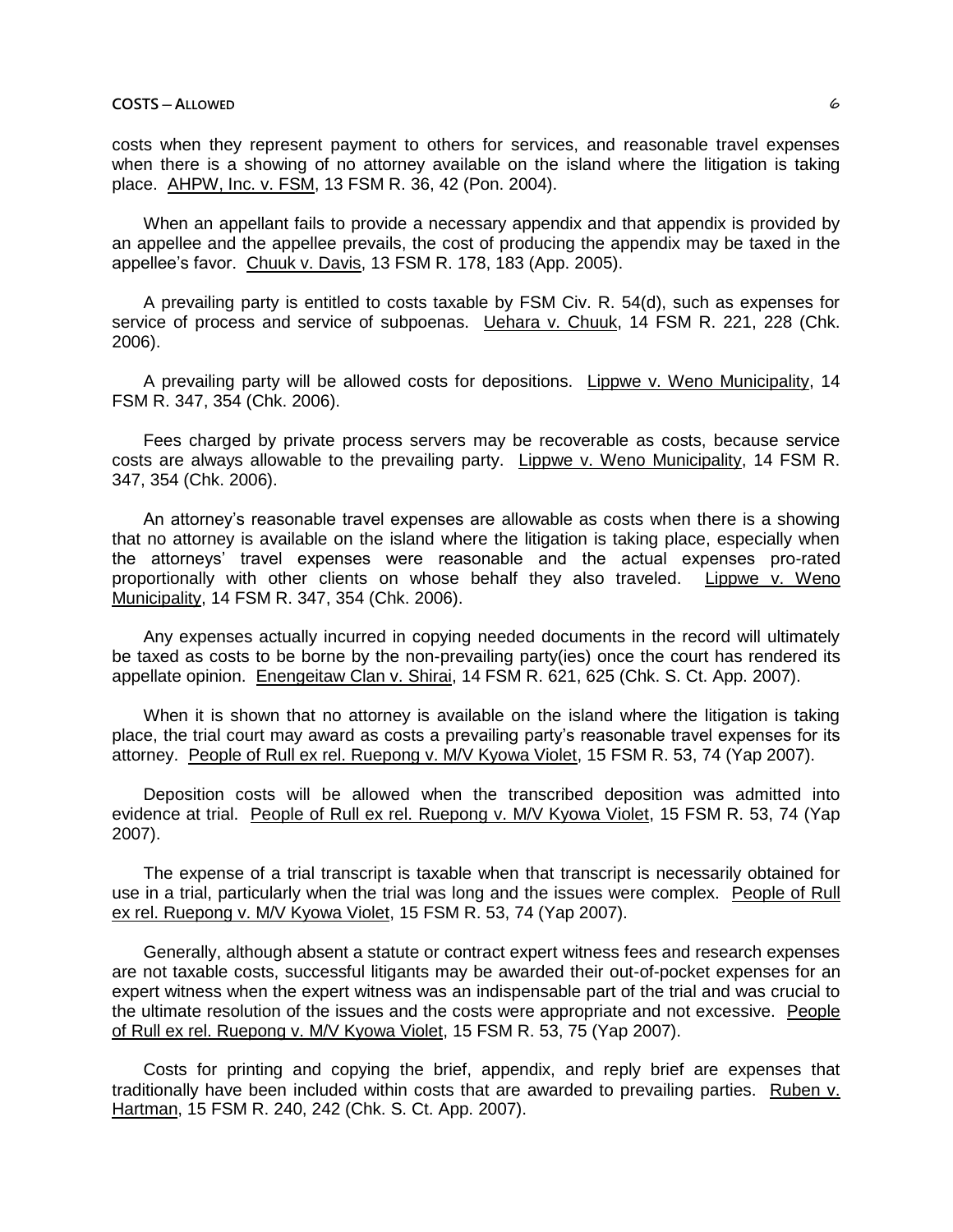An attorney's reasonable travel expenses are allowable as costs when there is a showing that no attorney is available on the island where the litigation is taking place, especially when the attorneys' travel expenses were reasonable and the actual expenses pro-rated proportionally with other clients on whose behalf they also traveled. Ruben v. Hartman, 15 FSM R. 240, 242 (Chk. S. Ct. App. 2007).

When the prevailing parties' counsel's travel expenses were necessarily incurred for services which were actually and necessarily performed, his travel expenses will be awarded as costs because the court may allow and tax any additional items of actual disbursement, other than fees of counsel, which it deems just and finds to have been necessarily incurred for services which were actually and necessarily performed for the prevailing party. Ruben v. Hartman, 15 FSM R. 240, 242 (Chk. S. Ct. App. 2007).

Reasonable travel costs are allowable when there is a showing that no counsel is available on the island where the litigation took place, but photocopying expenditures are generally disallowed, especially here where it cannot be determined what portion of those expense were incurred in bringing this action, and state court appellate filing fees are also disallowed since they are another court's filing fees and recoverable in that court. Ruben v. Petewon, 15 FSM R. 605, 609 (Chk. 2008).

Service costs are awarded as a matter of course to the prevailing party. Oceanic Lumber, Inc. v. Vincent & Bros. Constr. Co., 16 FSM R. 222, 225 (Chk. 2008).

Costs may be allowed for copying costs which represent payments to others for that service, but not the cost of copying within the law office. Bank of the FSM v. Truk Trading Co., 16 FSM R. 467, 471 (Chk. 2009).

Service of process expenses are always allowable as costs to the prevailing party. Bank of the FSM v. Truk Trading Co., 16 FSM R. 467, 471 (Chk. 2009).

Plaintiffs awarded \$500 damages are, as the prevailing party, also entitled to reimbursement of the court's \$10 filing fee. Heirs of Tulenkun v. Simon, 16 FSM R. 636, 647 (Kos. S. Ct. Tr. 2009).

Service costs are always allowable to the prevailing party. A prevailing party is entitled to costs taxable by FSM Civil Rule 54(d), such as expenses for service of process and service of subpoenas and service of process costs may be apportioned among the defendants. Carlos Etscheit Soap Co. v. McVey, 17 FSM R. 148, 151 (Pon. 2010).

The \$200 for service of a writ of attachment and levy; the \$100 for Yapese translation of the class notices; and the \$238.75 for the required publication of legal notice are expenses that were adequately documented and reasonably and appropriately incurred in the prosecution of a class action and are expenses which would have been taxable as Rule 54(d) costs if such costs had been taxed separately. People of Tomil ex rel. Mar v. M/C Jumbo Rock Carrier III, 17 FSM R. 198, 206 (Yap 2010).

Photocopying costs may be allowed if they represent payments to others for that service. People of Tomil ex rel. Mar v. M/C Jumbo Rock Carrier III, 17 FSM R. 198, 206 n.4 (Yap 2010).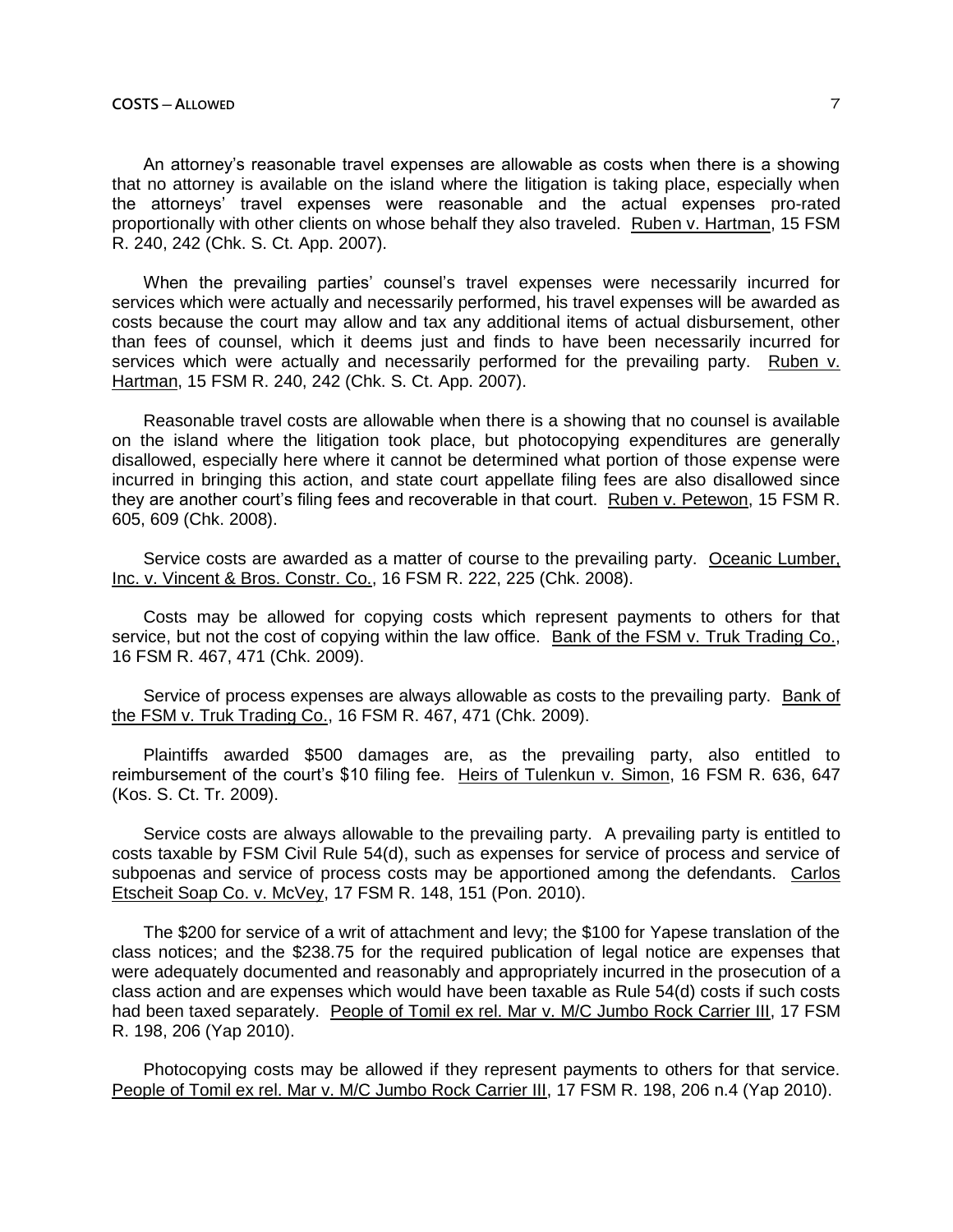# **COSTS ─ ALLOWED** 8

Expenses to travel to the case's venue have usually been allowed as costs when there has been a showing that there were no local attorneys or law firm available. This is a sound principle which should also be followed in awarding class action expenses. People of Tomil ex rel. Mar v. M/C Jumbo Rock Carrier III, 17 FSM R. 198, 206-07 (Yap 2010).

Costs for service of process and service of subpoenas are routinely allowable to the prevailing party under Civil Rule 54(d). Berman v. Pohnpei, 17 FSM R. 360, 374 (App. 2011).

Service of process expenses are an exception in that they can always be awarded as costs. Carlos Etscheit Soap Co. v. McVey, 17 FSM R. 427, 441 (App. 2011).

When it is shown that no attorney is available on the island where the litigation is taking place, the trial court may award a prevailing party its attorney's reasonable travel expenses. Kaminanga v. Chuuk, 18 FSM R. 216, 221 (Chk. 2012).

The court is particularly inclined to view travel costs as reasonable when the attorney's overall travel expenses were reasonable and the actual expenses were pro-rated proportionally with other clients on whose behalf the attorney also traveled. The court is not inclined to grant any travel costs that are not prorated. Kaminanga v. Chuuk, 18 FSM R. 216, 221 n.4 (Chk. 2012).

Service of process costs will be allowed when the plaintiff's attorney's fee request states that his attorney reviewed the affidavits of service of the complaint on five named persons and on two national government offices and this corresponds to the \$140 (\$20  $\times$  7 services of process) sought for service of the summons and complaint. Poll v. Victor, 18 FSM R. 402, 406 (Pon. 2012).

When no explanation is made of why trial subpoenas were served twice but when it is apparent from the file that the duplicate service was necessitated by a change in the trial date after the first service was made, the full request for service of trial subpoenas will be allowed. Poll v. Victor, 18 FSM R. 402, 406 (Pon. 2012).

Appellate costs are awarded to the prevailing party under FSM Appellate Procedure Rule 39. Rule 39 costs are only those costs incurred because of the appeal, not costs incurred in the trial division proceedings. George v. Sigrah, 19 FSM R. 210, 218 (App. 2013).

Service costs and others that are generally allowed to a prevailing party should be taxed if proven. Certain other expenses, such as phone calls, postage, and in-house copying, are generally not allowed. The determination of costs awarded to the prevailing party is a matter generally within the trial court's discretion. George v. Sigrah, 19 FSM R. 210, 219 (App. 2013).

The cost of printing or otherwise producing necessary copies of briefs, appendixes or copies of records is taxable in the Supreme Court appellate division by stating them in an itemized and verified bill of costs which the party must file with the appellate clerk, with proof of service, within 14 days after the entry of the appellate judgment. George v. Sigrah, 19 FSM R. 210, 220 (App. 2013).

When the appellant was only partially successful in his appeals, the court will order that the costs of the appeals be borne by the parties with the exception that, since the reporter's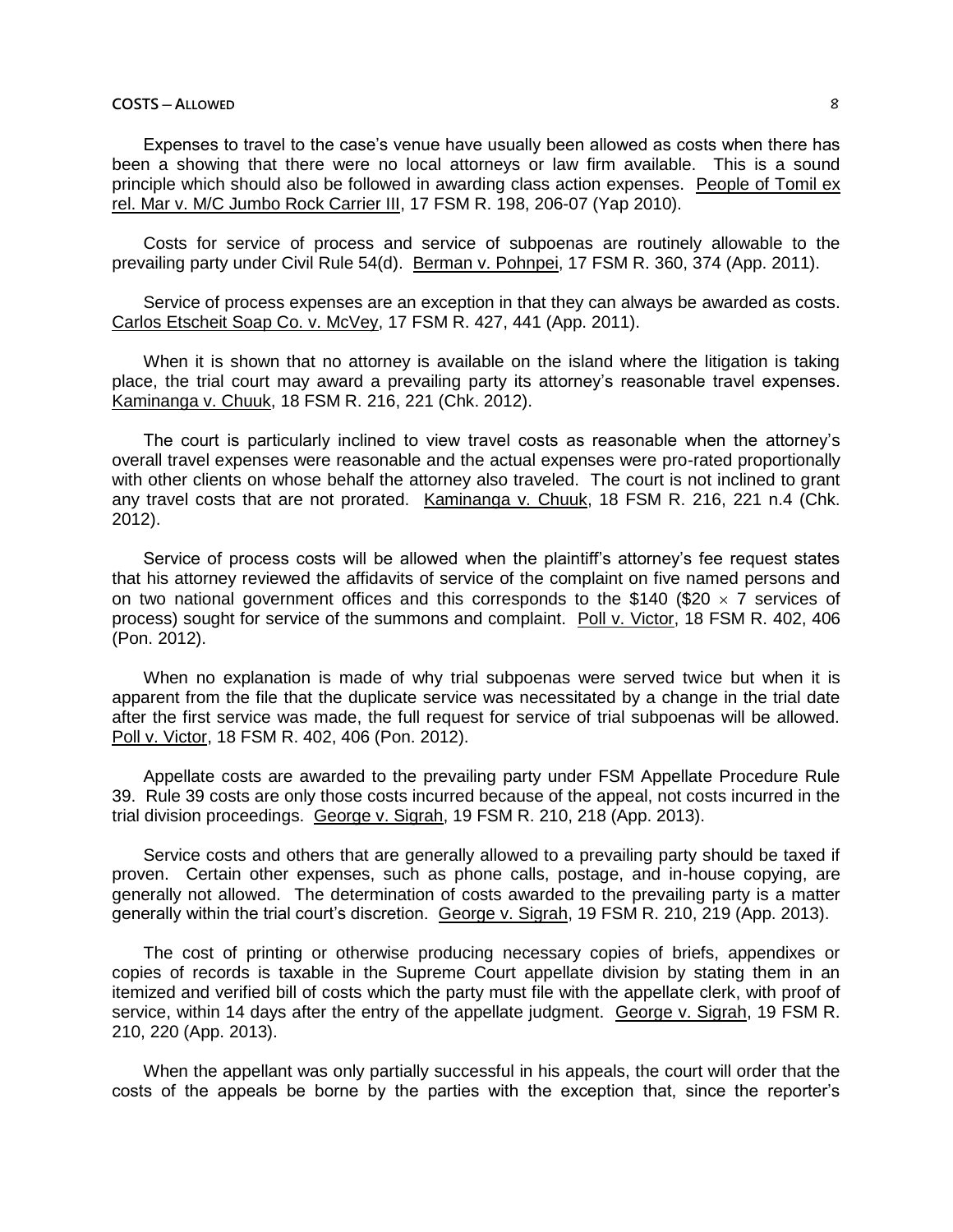transcripts were particularly helpful, the appellant will be awarded the cost of the reporter's transcripts of the trial court order-in-aid-of-judgment hearings. George v. Sigrah, 19 FSM R. 210, 221 (App. 2013).

The clerk will tax costs of \$91 in expenses for reproducing and serving the prevailing appellant's briefs when that amount was verified and appears reasonable. Nena v. Saimon, 19 FSM R. 393, 395 (App. 2014).

Since notice by advertisement in newspapers is required for *in rem* actions against vessels, those expenses will be allowed as costs when adequately documented. Pohnpei v. M/V Ping Da 7, 20 FSM R. 75, 79 (Pon. 2015).

Costs for service of process and service of subpoenas are routinely allowed to the prevailing party under Civil Rule 54(d). Pohnpei v. M/V Ping Da 7, 20 FSM R. 75, 79 (Pon. 2015).

When adequately documented and both reasonable and necessary, a corporation search fee will be allowed as a cost since it is important that the correct parties be named as defendants. Pohnpei v. M/V Ping Da 7, 20 FSM R. 75, 79 (Pon. 2015).

Translation expenses are generally allowed as costs. Pohnpei v. M/V Ping Da 7, 20 FSM R. 75, 79 (Pon. 2015).

A prevailing party will usually be allowed costs for depositions unless they are shown to be unnecessary. Pohnpei v. M/V Ping Da 7, 20 FSM R. 75, 79 (Pon. 2015).

Generally, expert witness fees and research expenses are not taxable costs, but successful litigants may be awarded their out-of-pocket expenses for an expert witness when the expert witness was an indispensable part of the trial and was crucial to the ultimate resolution of the issues and the costs were appropriate and not excessive, but when an expert's research and testimony went to support claims that the court rejected, that expert's research expenses for those claims are disallowed. Pohnpei v. M/V Ping Da 7, 20 FSM R. 75, 79 (Pon. 2015).

When the experts' research and reports were necessary and indispensable for the plaintiff to establish and the court to grant a default judgment and the fees were appropriate and not excessive, they will be allowed as taxable costs. Pohnpei v. M/V Ping Da 7, 20 FSM R. 75, 79- 80 (Pon. 2015).

Since injured parties in admiralty and maritime tort cases are typically awarded prejudgment interest, when the plaintiff pled a claim for prejudgment interest, the 9% statutory interest will start on the damages award on the day the vessel ran aground. The 9% statutory interest will start on the costs award on the day the amended judgment is entered. Pohnpei v. M/V Ping Da 7, 20 FSM R. 75, 80 (Pon. 2015).

## ─ Disallowed

Expenses such as faxing and telephoning to and from counsel, and travel, incurred because the defendant selected off-island counsel, fall outside the kind of expenses traditionally payable by the losing party and will be disallowed as costs, except where there is a showing of the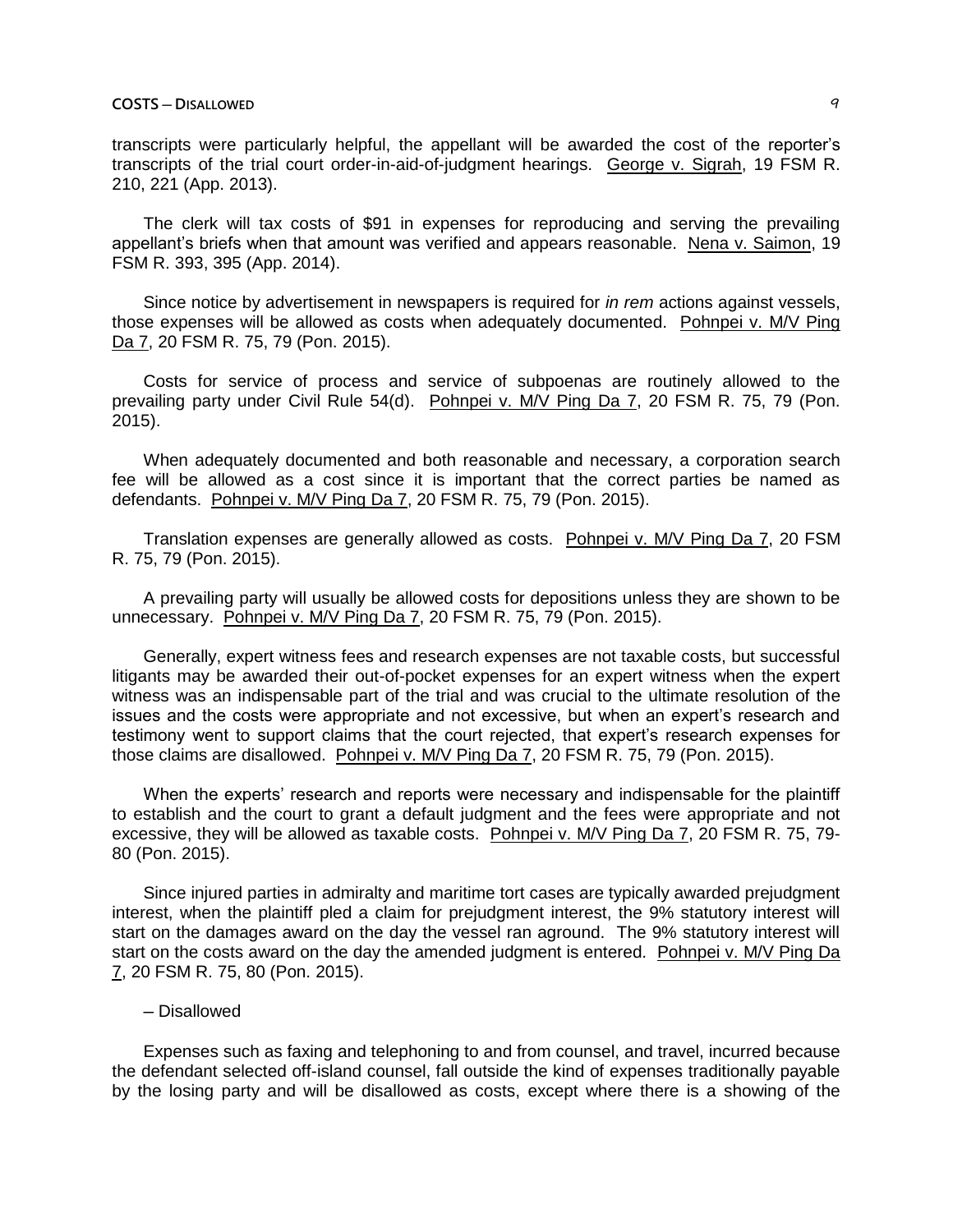unavailability of local counsel. Salik v. U Corp., 4 FSM R. 48, 49 (Pon. 1989).

As a general rule, attorney's fees will be awarded as an element of costs only if it is shown that such fees were traceable to unreasonable or vexatious actions of the opposing party, but where the basic litigation flows from a reasonable difference of interpretation of a lease, the court is disinclined to attempt to sort out or isolate particular aspects of one claim or another of the parties and to earmark attorney's fees awards for those specific aspects. Salik v. U Corp., 4 FSM R. 48, 49-50 (Pon. 1989).

The court commits no error, when a question of sufficiency of witness fees is not brought promptly to the attention of the court, to consider the matter as an allowance of costs. In re Island Hardware, Inc., 5 FSM R. 170, 175 (App. 1991).

Where there are elements of victory and loss for both parties there is not a prevailing party to which costs could be allowed. In re Island Hardware, Inc., 5 FSM R. 170, 175 (App. 1991).

Taxation of costs is not an additional award for the prevailing party. It is a reimbursement to the prevailing party of actual expenses (costs) incurred. A motion for taxation of costs must be denied if it fails to adequately verify appellee's actual costs. Nena v. Kosrae (III), 6 FSM R. 564, 569-70 (App. 1994).

A prevailing party will be allowed costs for depositions and copying costs which represent payments to others for that service, but not the cost of copying within the law office. Long distance telephone and facsimile expenses incurred in communication between the lawyer who appeared and the client and other lawyers, claims for postage and courier expenses, and expenses not adequately explained are disallowed. Damarlane v. United States, 7 FSM R. 468, 470 (Pon. 1996).

A prevailing party will be allowed costs for depositions and copying costs which represent payments to others for that service, but not the cost of copying within the law office. Long distance telephone and facsimile expenses incurred in communication between the lawyer who appeared and the client and other lawyers, claims for postage and courier expenses, and expenses not adequately explained are disallowed. Damarlane v. United States, 7 FSM R. 468, 470 (Pon. 1996).

Costs that are an avoidable consequence of the prevailing party's actions will be disallowed. Bank of Guam v. O'Sonis, 9 FSM R. 106, 110 & n.1 (Chk. 1999).

Expenditures for photocopying, toll phone calls between lawyers, postage and courier services are disallowed. The extra expense of first class air travel is also disallowed. Bank of Guam v. O'Sonis, 9 FSM R. 106, 111 (Chk. 1999).

Attorney's fees are not recoverable as costs under Appellate Rule 39. Santos v. Bank of Hawaii, 9 FSM R. 306, 307 (App. 2000).

On appeals, copying costs are disallowed to the extent that they exceed those generally charged for such work in the area where the clerk's office is located, in this case  $-$  Pohnpei, where the FSM appellate clerk's office is located. Santos v. Bank of Hawaii, 9 FSM R. 306, 308 (App. 2000).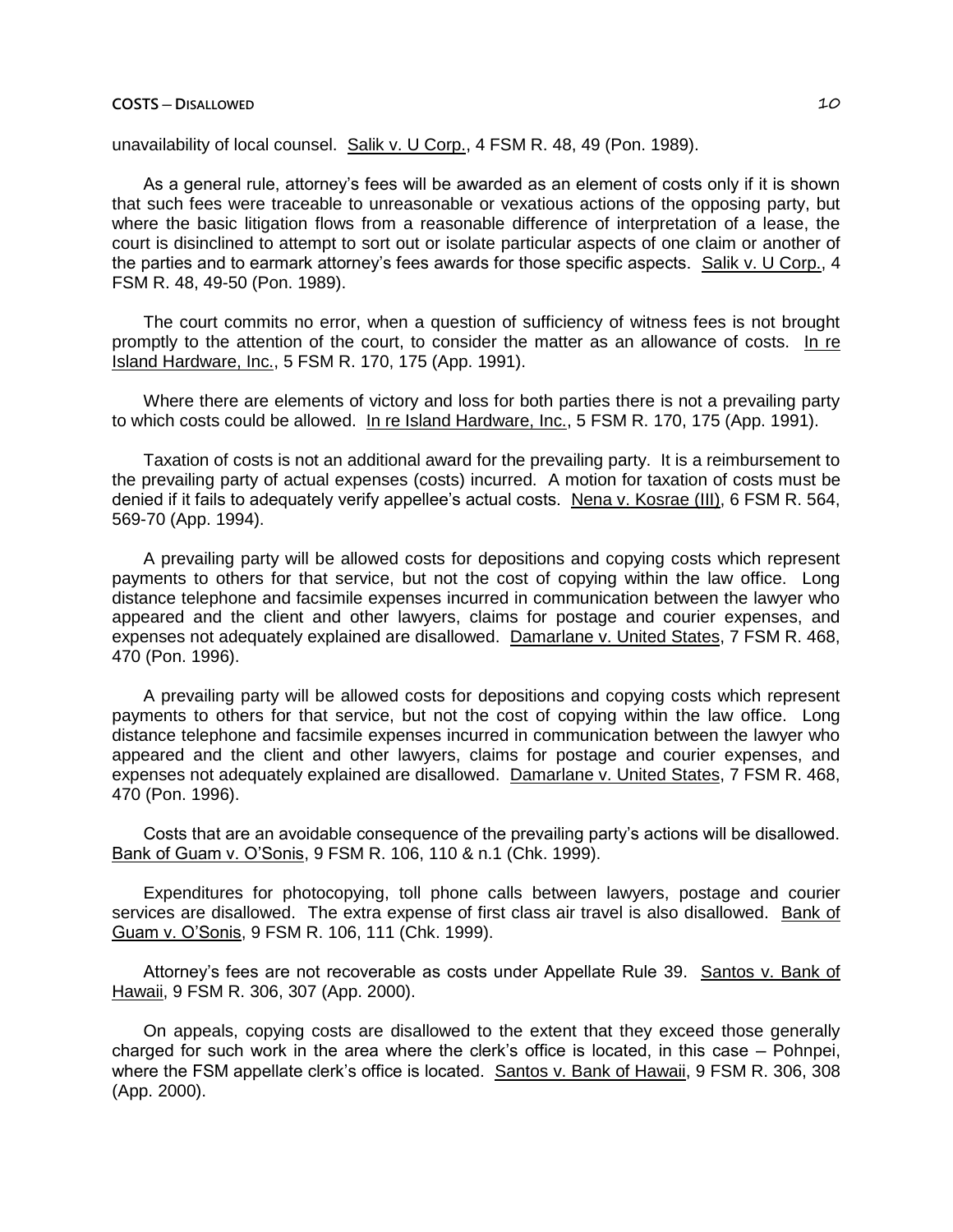Expenses for postage and courier services are disallowed. They are not a part of the usual costs recoverable under Appellate Rule 39. Santos v. Bank of Hawaii, 9 FSM R. 306, 308 (App. 2000).

Costs are customarily awarded the prevailing party. However, costs for service on those defendants who were prevailing parties are not allowed to the plaintiff. Nor are costs for service in and filing fee for the case originally filed in state court allowed as costs are to be awarded only for the costs in this case to the prevailing party in this case. Estate of Mori v. Chuuk, 10 FSM R. 123, 125 (Chk. 2001).

Costs for an election defendant's airfare will be denied when it is for an uncertain amount and no evidence of this expense been provided to the court and when it is an expense he would have incurred anyway, because he would have had to return shortly from Honolulu to take his seat in the Legislature, and because it is an expense he would not have incurred if he had not voluntarily left Chuuk for Honolulu. Cholymay v. Chuuk State Election Comm'n, 10 FSM R. 220, 223 (Chk. S. Ct. App. 2001).

Counsel's travel expenses to and from Pohnpei for litigation on Pohnpei may not be awarded as costs when counsel maintains a Pohnpei office and is thus local counsel. Amayo v. MJ Co., 10 FSM R. 371, 386 (Pon. 2001).

If, for a telephone hearing, a party's counsel initiated the call and bore that expense as a telephone charge then that party, if the prevailing party, would be entitled to tax those telephone charges as a cost, but when it is impossible to tell from the submitted expense billings, which, if any, those telephone charges were, no charges will be allowed. Udot Municipality v. FSM, 10 FSM R. 498, 501 (Chk. 2002).

The most common basis for denying costs to prevailing defendants is the indigency of the losing plaintiff, coupled with good faith of the indigent and the non-frivolous nature of the case. Lebehn v. Mobil Oil Micronesia, Inc., 11 FSM R. 319, 323 (Pon. 2003).

When no substantive law or contractual provision would permit the plaintiff to recover the type of costs he seeks, those costs will not be included in the judgment. Walter v. Damai, 12 FSM R. 648, 650 (Pon. 2004).

When insufficient information has been provided concerning the costs set out in an affidavit to enable the court to make an award of costs, none of these costs will be awarded. AHPW, Inc. v. FSM, 13 FSM R. 36, 42 (Pon. 2004).

When an affidavit sets out costs totaling \$1,605.15, but no description is provided for the individual amounts beyond the notation "direct expense," the court can make no determination whether these expenses constitute awardable costs and none will be awarded. AHPW, Inc. v. FSM, 13 FSM R. 36, 43 (Pon. 2004).

Fax and long distance telephone charges are not recoverable as costs. Copying costs may be recoverable if the copies are not made in-house, and the costs represent payment to others. FSM Social Sec. Admin. v. Jonas, 13 FSM R. 171, 173 (Kos. 2005).

While a prevailing plaintiff is entitled to the costs of suit as of course, a prevailing plaintiff is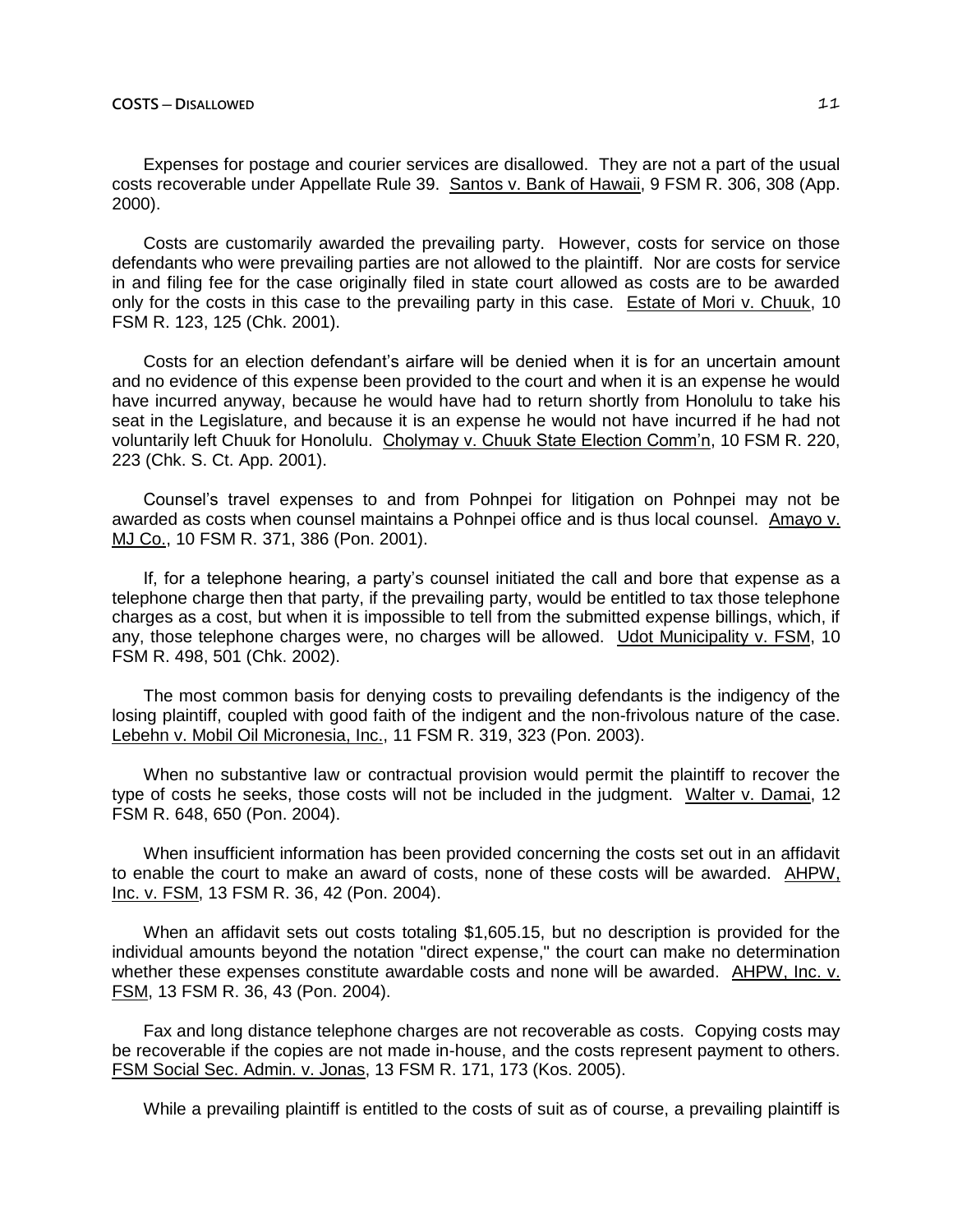not automatically entitled to an attorney's fees award because the court is generally without authority to award attorney's fees in the absence of a specific statute or contractual provision allowing recovery of such fees. Western Sales Trading Co. v. Billy, 13 FSM R. 273, 277 n.1 (Chk. 2005).

When a successful litigant has made no showing that the \$120 in copying costs he seeks were expenses incurred for copying done outside of counsel's office, this item of costs will be denied. Warren v. Pohnpei State Dep't of Public Safety, 13 FSM R. 524, 527 (Pon. 2005).

Attorney's fees are not part of recoverable costs under the common law. DJ Store v. Joe, 14 FSM R. 83, 86 (Kos. S. Ct. Tr. 2006).

Expenses such as faxing and telephoning to and from counsel, and travel, incurred because the defendant selected off-island counsel, fall outside the kind of expenses traditionally payable by the losing party and will be disallowed as costs, except where there is a showing of the unavailability of local counsel. Lippwe v. Weno Municipality, 14 FSM R. 347, 354 (Chk. 2006).

Fax and long distance telephone charges are not recoverable as costs, but copying costs may be recoverable if the copies are not made in-house, and the costs represent payment to others. Lippwe v. Weno Municipality, 14 FSM R. 347, 354 (Chk. 2006).

POL and transportation costs for the plaintiffs in their efforts to meet with the defendant to come to a resolution of this matter is a type of cost that is not normally recoverable. Hartman v. Krum, 14 FSM R. 526, 532 (Chk. 2007).

Prevailing plaintiffs cannot be awarded \$1,000 for bringing the law suit since this type of cost is not normally awarded and no evidence of what was included in the \$1,000 was provided. Hartman v. Krum, 14 FSM R. 526, 532 (Chk. 2007).

Compensation for time and expenses in a state court can only be sought (if at all possible) in that state court. People of Rull ex rel. Ruepong v. M/V Kyowa Violet, 15 FSM R. 53, 71 (Yap 2007).

A \$49.28 "court filing fee" will be disallowed when it is unexplained and since another court's filing fee will not be awarded as a cost. People of Rull ex rel. Ruepong v. M/V Kyowa Violet, 15 FSM R. 53, 74 (Yap 2007).

The \$25 cost for a certificate of good standing will be disallowed as a cost even though it was a necessary expenditure in order to apply to appear *pro hac vice* because it is considered part of overhead. People of Rull ex rel. Ruepong v. M/V Kyowa Violet, 15 FSM R. 53, 74 (Yap 2007).

Expenditures for photocopying, toll phone calls, faxing, postage, and courier services are disallowed as costs. Internet expenses fall in the same category and are therefore also disallowed. People of Rull ex rel. Ruepong v. M/V Kyowa Violet, 15 FSM R. 53, 74 (Yap 2007).

Westlaw electronic research charges are properly reflected as a part of a law firm's overhead, and as such, are included in the attorney's fees as opposed to ordinary costs and will be disallowed as costs. Law library research charges also fall into this category and will also be disallowed. People of Rull ex rel. Ruepong v. M/V Kyowa Violet, 15 FSM R. 53, 74 (Yap 2007).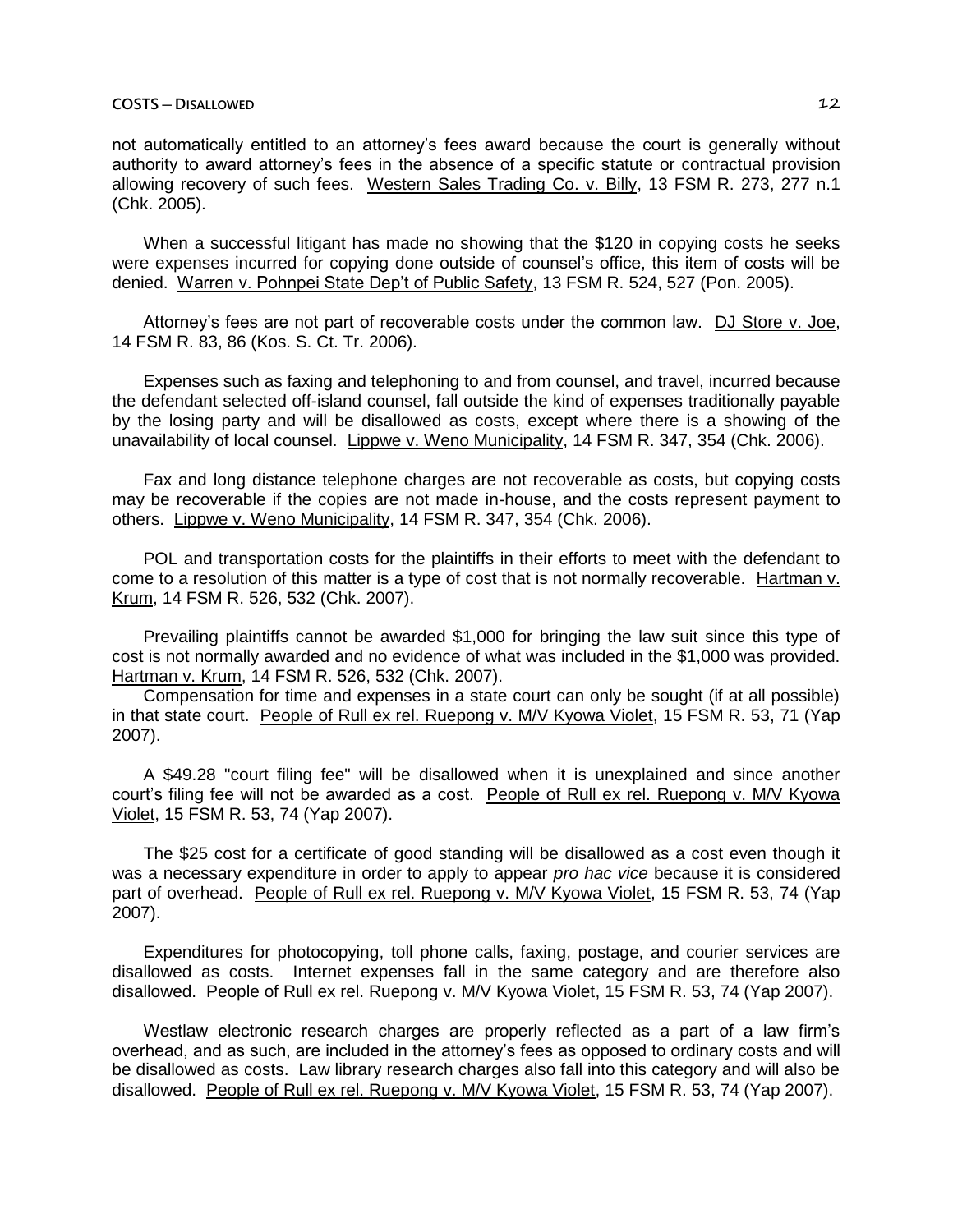### **COSTS ─ DISALLOWED** 13

Expenses not adequately explained are disallowed as costs, as are expenses that are either overhead items or are for personal use. "Working meals" are not allowed as costs since if that is what they were, the attorney was compensated for the time spent working. People of Rull ex rel. Ruepong v. M/V Kyowa Violet, 15 FSM R. 53, 74-75 & n.8 (Yap 2007).

Generally, although absent a statute or contract expert witness fees and research expenses are not taxable costs, successful litigants may be awarded their out-of-pocket expenses for an expert witness when the expert witness was an indispensable part of the trial and was crucial to the ultimate resolution of the issues and the costs were appropriate and not excessive. People of Rull ex rel. Ruepong v. M/V Kyowa Violet, 15 FSM R. 53, 75 (Yap 2007).

When an expert witness's research or testimony was not crucial to the resolution of any issue, but was helpful only to estimate the market cost for protein needed to replace the fish not harvested and the expert's work on this point relied on another expert witness's factual research for which that other expert billed \$1,265.70, the court may find that \$1,500 would be a fair and reasonable cost for the value of the expert's work that was indispensable to the resolution of the value of the lost fish harvest issue. People of Rull ex rel. Ruepong v. M/V Kyowa Violet, 15 FSM R. 53, 75 (Yap 2007).

Attorneys' fees are not costs. Lewis v. Rudolph, 16 FSM R. 278, 280 (Chk. S. Ct. App. 2009).

Westlaw electronic research charges are properly reflected as a part of a law firm's overhead, and as such, are included in the attorney's fees as opposed to ordinary costs and will be disallowed as costs. Bank of the FSM v. Truk Trading Co., 16 FSM R. 467, 471 (Chk. 2009).

Expenditures for toll phone calls, postage, and courier services are disallowed as costs. Bank of the FSM v. Truk Trading Co., 16 FSM R. 467, 471 (Chk. 2009).

Costs may be allowed for copying costs which represent payments to others for that service, but not the cost of copying within the law office. Bank of the FSM v. Truk Trading Co., 16 FSM R. 467, 471 (Chk. 2009).

A "business privilege tax" that is part of the cost of being in business on Guam and is either part of a law firm's overhead, which cannot be taxed as a cost, or an increase in or part of the attorney's hourly rate and thus already considered under the reasonable attorney fee award. Bank of the FSM v. Truk Trading Co., 16 FSM R. 467, 471 (Chk. 2009).

Even if a law firm client has agreed to compensate the law firm for its gross receipts tax liability on income received from the client, the court will not award it because what the client has agreed to pay is not relevant to the court's determination of a reasonable fee. The court makes its reasonableness determination without reference to any prior fee agreement between the attorney and client since the entitlement to a reasonable attorneys' fees award is the client's, not his attorney's, and the amount the client actually pays his attorney is irrelevant. Bank of the FSM v. Truk Trading Co., 16 FSM R. 467, 471 (Chk. 2009).

Photocopying charges are generally disallowed as costs unless those charges represent payments to others for that service and are not for the cost of copying within the law office. Carlos Etscheit Soap Co. v. McVey, 17 FSM R. 148, 151 (Pon. 2010).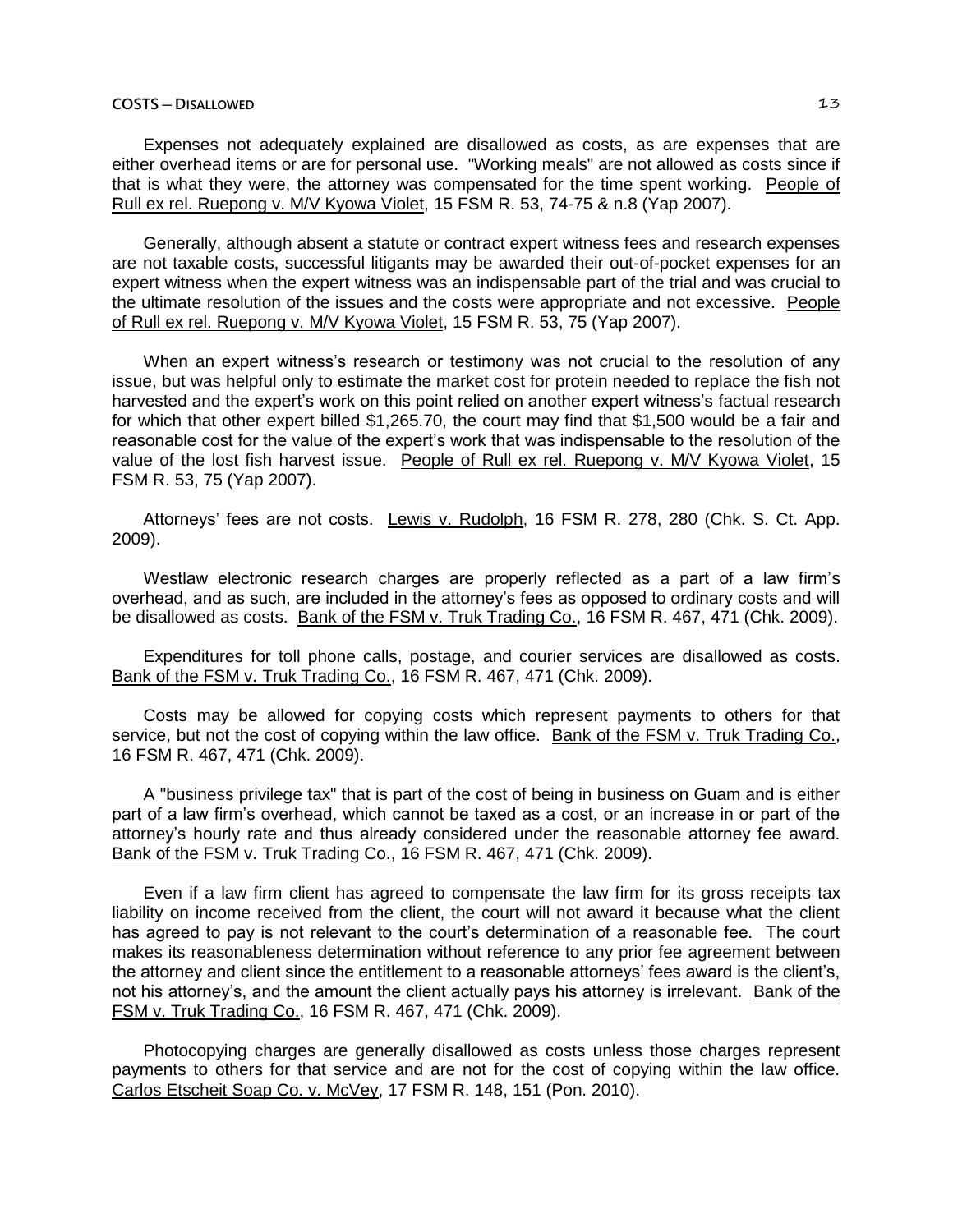#### **COSTS ─ DISALLOWED** 14

Extra charges for the attorney's gross revenue taxes on costs are disallowed. Gross revenue taxes are the attorney's responsibility and not the responsibility of the attorney's client or of an adverse party to whom the fee may be shifted. Carlos Etscheit Soap Co. v. McVey, 17 FSM R. 148, 152 (Pon. 2010).

The \$80.50 listed as purchases of beer, bottled water, and the like from a Yap hotel minibar; the \$2.95 for DVD rental; \$34 listed as "no receipts (investigator's beer)" are disallowed since they are not expenses reasonably and appropriately incurred in the prosecution of the class action. The \$16.95 listed as breakfast and lunch "no receipts" is disallowed since it is not adequately documented. The \$111.91 for groceries purchased in a Guam supermarket is unexplained and therefore disallowed. The \$408.80 in charges for internet access from a Yap hotel, even if used for occasional legal research or case-related e-mail, are excessive and therefore disallowed. The \$620.50 claim for "expenses in the form of legal research subscription charges, and long distance phone charges" is undocumented and therefore disallowed and "legal research subscription," although since it is undocumented the court cannot be certain, appears that it may properly be part of overhead and not case specific. Also undocumented, and therefore disallowed, is \$521.25 in photocopying and postage fees for filing and service. People of Tomil ex rel. Mar v. M/C Jumbo Rock Carrier III, 17 FSM R. 198, 206 (Yap 2010).

The court has long followed the principle that when awarding costs, costs may be allowed for copying expenses which represent payments to others for that service, but not the cost of copying within the law office. So when there is no indication that a copying charge is for payment to others for copying services, that charge will be disallowed. Sandy v. Mori, 17 FSM R. 245, 246 (Chk. 2010).

An attorney's travel expenses to Chuuk will be denied as costs when the attorney's law firm maintains a law office on Chuuk even though the attorney did not reside on Chuuk and only made occasional trips to Chuuk from Pohnpei. Sandy v. Mori, 17 FSM R. 245, 246-47 (Chk. 2010).

Photocopying costs are disallowed unless it can be shown that the photocopying was done outside of the law firm. Carlos Etscheit Soap Co. v. McVey, 17 FSM R. 427, 441 (App. 2011).

A "gross revenue tax" surcharge will be disallowed as costs. Carlos Etscheit Soap Co. v. McVey, 17 FSM R. 427, 441 (App. 2011).

While a prevailing plaintiff is entitled to the costs of suit as of course, a prevailing party is not automatically entitled to an attorney's fees award because the court is generally without authority to award attorney's fees in the absence of a specific statute or contractual provision allowing recovery of such fees since attorneys' fees are not costs under Rule 54(d) or the common law. FSM Dev. Bank v. Ayin, 18 FSM R. 190, 192 (Yap 2012).

When a review of the record shows that a transcript of a hearing was not necessary for the determination of the appeal, its cost would be disallowed even if the appellant had prevailed on appeal. Kaminanga v. Chuuk, 18 FSM R. 216, 222 (Chk. 2012).

Costs are always available to the party who ultimately prevails, but attorney's fees are not available for pro se litigants even if they prevail. Berman v. Pohnpei, 19 FSM R. 111, 117 (App. 2013).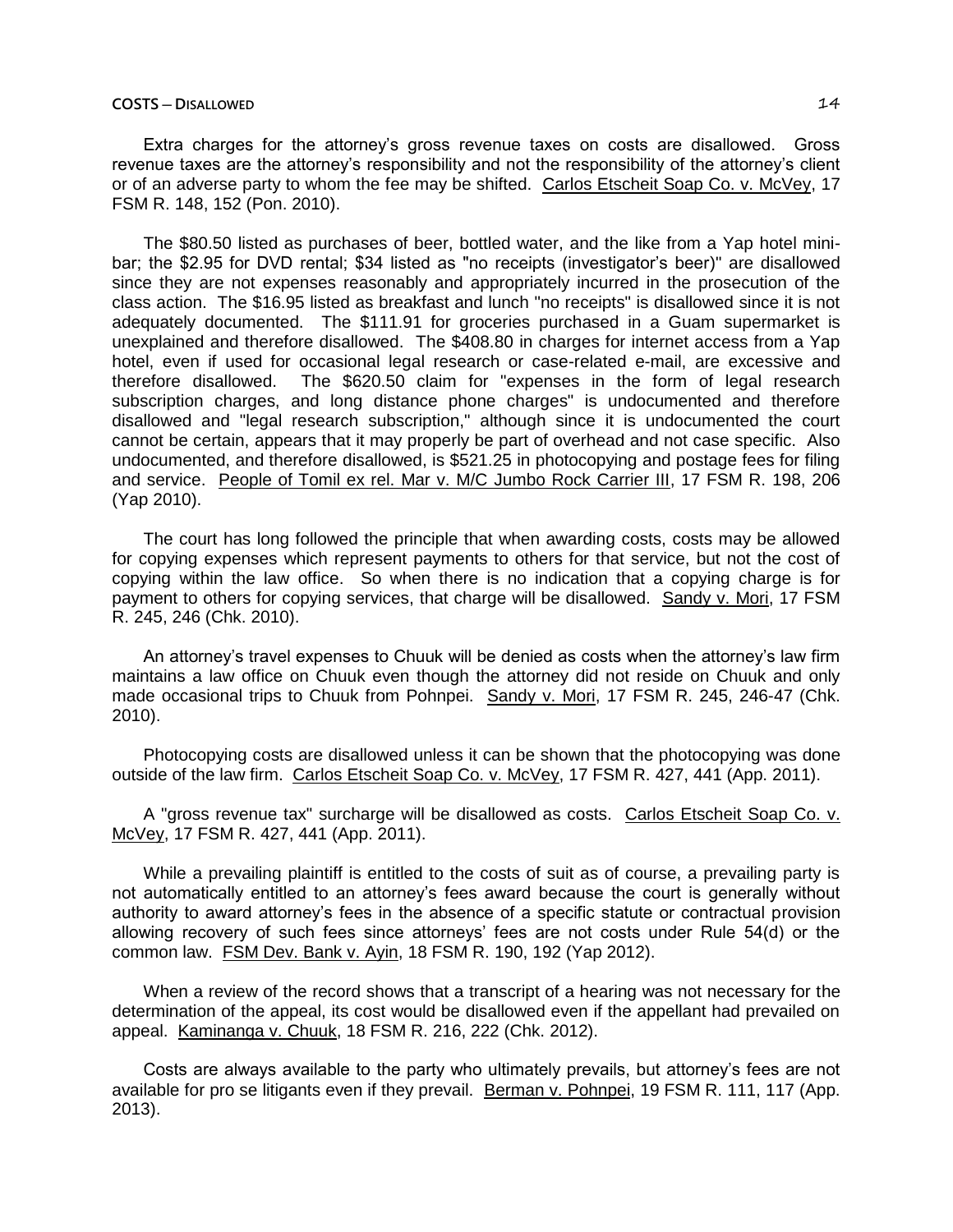When nothing in the record indicates that the prevailing party ever timely filed his verified bills of costs with the appropriate court clerks and when it is now too late to file them, he has waived his right to the appellate costs by his failure to timely file verified bills of cost. George v. Sigrah, 19 FSM R. 210, 219 (App. 2013).

Service costs and others that are generally allowed to a prevailing party should be taxed if proven. Certain other expenses, such as phone calls, postage, and in-house copying, are generally not allowed. The determination of costs awarded to the prevailing party is a matter generally within the trial court's discretion. George v. Sigrah, 19 FSM R. 210, 219 (App. 2013).

Unexplained costs are disallowed. George v. Sigrah, 19 FSM R. 210, 219 (App. 2013).

A request for attorney's fees sought as costs must be denied because attorney's fees are not recoverable as costs under Appellate Rule 39. Attorney's fees are traditionally not considered part of costs. Nena v. Saimon, 19 FSM R. 393, 395 (App. 2014).

6 F.S.M.C. 1017 does not grant the court power to award attorney's fees. It only refers to court fees and the like. Nena v. Saimon, 19 FSM R. 393, 395 (App. 2014).

While, as a general rule, attorney's fees can be awarded as an element of costs only if it is shown that such fees were traceable to the opposing party's unreasonable or vexatious actions, even if attorney's fees could be awarded for vexatious actions during an appeal, an issue not decided, fees would not be awarded when, although much of the appellees' motion to dismiss was a petty attempt to avoid a ruling on the merits, the motion as a whole was not thoroughly unreasonable. Nena v. Saimon, 19 FSM R. 393, 395 (App. 2014).

A request for attorney's fees sought as costs must be denied since attorney's fees are not recoverable as costs under Appellate Rule 39. Attorney's fees are traditionally not considered part of costs. In re Sanction of Sigrah, 19 FSM R. 396, 398 (App. 2014).

Although, as a general rule, attorney's fees can be awarded as an element of costs only if it is shown that such fees were traceable to the opposing party's unreasonable or vexatious actions, but, even if attorney's fees could be awarded under Appellate Rule 39, they would not be when no such vexatious actions were shown during the course of the appeal. In re Sanction of Sigrah, 19 FSM R. 396, 398 (App. 2014).

When there was no appellee in the case, there is no one to tax costs against. In re Sanction of Sigrah, 19 FSM R. 396, 398 (App. 2014).

While the Micronesian Legal Services Corporation Kosrae office was the party whose complaint led to the now reversed attorney sanction, the sanction was imposed by the Kosrae State Court, but, unlike sanction where the sanction is monetary and paid to an opposing party, there was no opposing party on the appeal because, although the Micronesian Legal Services Corporation Kosrae office did file a brief on the appeal, the court viewed the brief as more of an amicus curiae brief appearing because it was the complainant whose complaint led to the now reversed attorney disciplinary sanctions in the case below. In re Sanction of Sigrah, 19 FSM R. 396, 398 (App. 2014).

When there is no appellee against whom the prevailing appellants may tax costs, the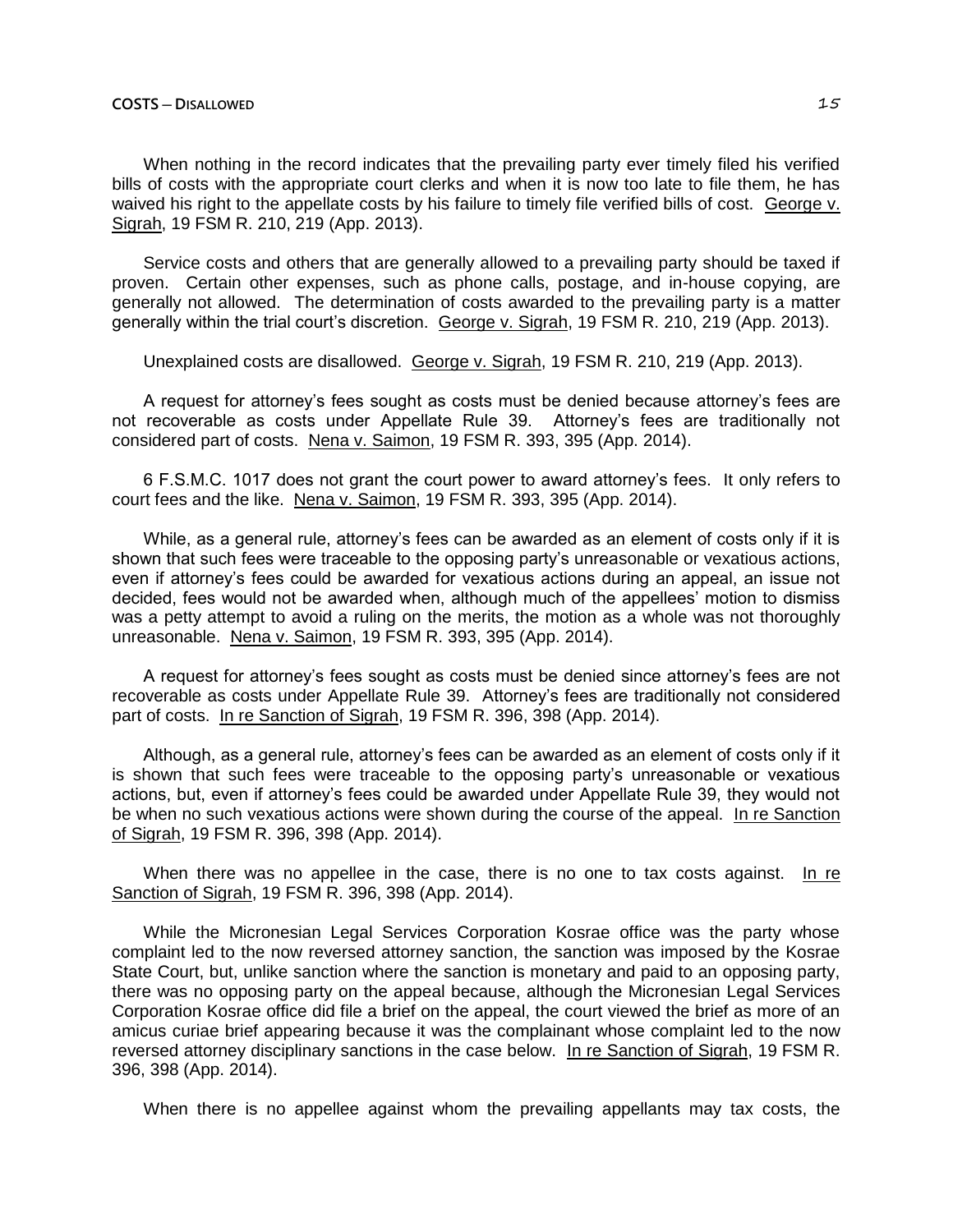appellants' bill of costs must be denied in its entirety. In re Sanction of Sigrah, 19 FSM R. 396, 398 (App. 2014).

The expense of service of the briefs will be disallowed. Postage is considered overhead and generally not allowed as a cost so that expenses for postage and delivery services are disallowed. Andrew v. Heirs of Seymour, 19 FSM R. 451, 453 (App. 2014).

Generally, expert witness fees and research expenses are not taxable costs, but successful litigants may be awarded their out-of-pocket expenses for an expert witness when the expert witness was an indispensable part of the trial and was crucial to the ultimate resolution of the issues and the costs were appropriate and not excessive, but when an expert's research and testimony went to support claims that the court rejected, that expert's research expenses for those claims are disallowed. Pohnpei v. M/V Ping Da 7, 20 FSM R. 75, 79 (Pon. 2015).

When an expert's fee was for an affidavit prepared in support of only a rejected damages claim, it will be disallowed. Pohnpei v. M/V Ping Da 7, 20 FSM R. 75, 80 (Pon. 2015).

The court cannot award, disguised as costs, what are damages for an unsuccessful salvage contract cause of action that was neither pled nor tried. Pohnpei v. M/V Ping Da 7, 20 FSM R. 75, 80 (Pon. 2015).

Government expenses as a result of a ship grounding are not a cost of litigation and when they were neither plead as a cause of action nor prayed for as relief, these expenses are not recoverable either as costs or as damages in a default judgment since a default judgment cannot be different in kind from or exceed in amount that prayed for in the demand for judgment. Pohnpei v. M/V Ping Da 7, 20 FSM R. 75, 80 (Pon. 2015).

When a motion for costs and attorney's fees contains no supporting grounds for this request in the motion's text, the motion will be denied without prejudice to any claim for costs taxable under Appellate Rule 39(a). Andrew v. Heirs of Seymour, 20 FSM R. 629, 631 (App. 2016).

─ Procedure

When a judgment is affirmed on appeal, costs are usually taxable against the appellant if the appellee timely files its bill of costs with the appellate division. A bill of costs for trial transcripts must be filed in trial court appealed from. Nena v. Kosrae (III), 6 FSM R. 564, 568- 69 (App. 1994).

The filing of a petition for rehearing does not automatically extend the time for filing a bill of costs or for opposing a timely filed bill of costs, to a period beyond the ruling on the petition for rehearing. Nena v. Kosrae (III), 6 FSM R. 564, 569 n.5 (App. 1994).

A trial court has jurisdiction to issue an order assessing costs, even though it was issued after the notice of appeal was filed. Damarlane v. United States, 8 FSM R. 14, 17 (App. 1997).

Appellees intending to ask for Rule 38 costs and damages because the appeal is frivolous must, although the rule does not require a motion filed separately from the brief, give the appellant more notice than first raising the issue at the end of appellees' oral argument. Phillip v. Moses, 10 FSM R. 540, 546-47 (Chk. S. Ct. App. 2002).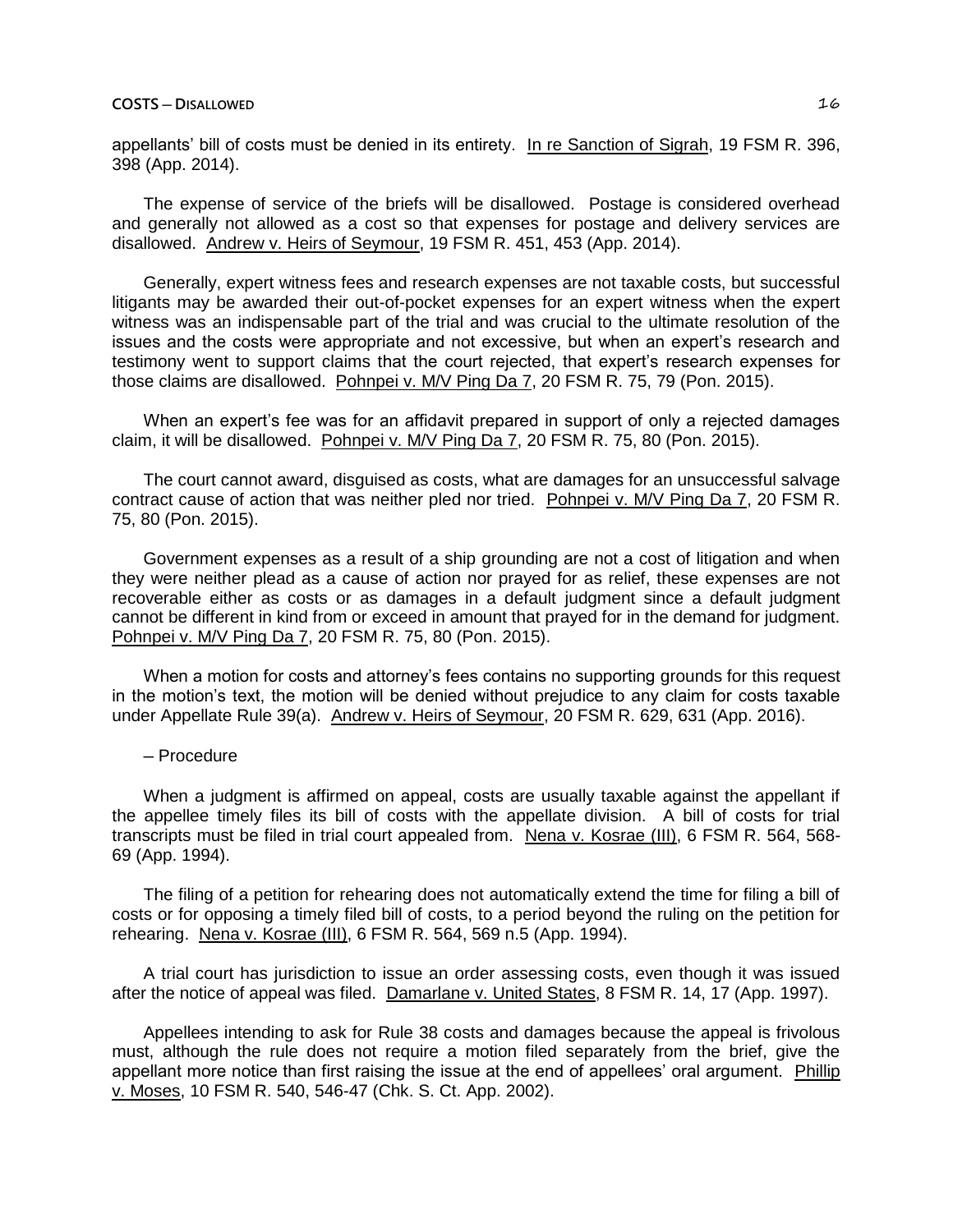Any post-judgment charges for attorney's fees and costs ─ any attorney's fees and costs beyond those awarded in the judgments themselves — must first be determined as reasonable and awarded by the court before the judgment-creditors are entitled to these amounts. In re Engichy, 11 FSM R. 520, 534 (Chk. 2003).

Rule 54(d) permits costs to be allowed against the non-prevailing party. Accordingly, a prevailing plaintiff may request costs to be awarded by filing an affidavit. DJ Store v. Joe, 14 FSM R. 83, 86 (Kos. S. Ct. Tr. 2006).

When unpaid Rule 37 sanctions are not specifically named and included as costs in either the judgment or the later order that fixed and entered the costs and fees that were to be added to the judgment, they should be included in the original judgment by implication, if not specifically, since the court was unaware that the sanctions fixed seven months earlier had not been paid. It would be better practice for the plaintiffs to ask that the amount of unpaid sanctions be specifically included in the court's judgment. Adams v. Island Homes Constr., Inc., 14 FSM R. 473, 475-76 (Pon. 2006).

Transcript costs are not taxable by the appellate division, but (along with any fees for the appellants' filing of the notices of appeal) are taxable in the trial division. Ruben v. Hartman, 15 FSM R. 240, 242 (Chk. S. Ct. App. 2007).

Upon a post-judgment application, costs are routinely awarded to the prevailing party. George v. Albert, 17 FSM R. 25, 34 (App. 2010).

Since between a supporting affidavit and the returns of service filed by the process servers, it should be apparent on the record that the claims for service costs represented payments to others for service, and since this has been sufficient when cost awards for service have been sought, an attorney's affidavit plus a return of service in the record showing that someone other than the attorney's office performed the service will suffice although the better practice would be to also file receipts with the costs request rather than relying on the trial court to consult the record to see who performed the service. Berman v. Pohnpei, 17 FSM R. 360, 374 (App. 2011).

Costs are generally taxed against, not for, an unsuccessful appellant unless otherwise ordered, and appellate costs are ordinarily taxed in the appellate division except that transcript fees and the costs of the reporter's transcript, if necessary for the determination of the appeal are taxable in the trial division by the prevailing appellate litigant. Kaminanga v. Chuuk, 18 FSM R. 216, 221 (Chk. 2012).

A service cost request has always been sufficient when the request included the attorney's affidavit plus a return of service in the record showing that someone other than the attorney's office performed the service even though the better practice would have been to also file receipts with the request rather than relying on the trial court to consult the record to see who performed the service. Poll v. Victor, 18 FSM R. 402, 406 (Pon. 2012).

The cost of printing or otherwise producing necessary copies of briefs, appendixes or copies of records is taxable in the Supreme Court appellate division by stating them in an itemized and verified bill of costs which the party must file with the appellate clerk, with proof of service, within 14 days after the entry of the appellate judgment. George v. Sigrah, 19 FSM R. 210, 220 (App. 2013).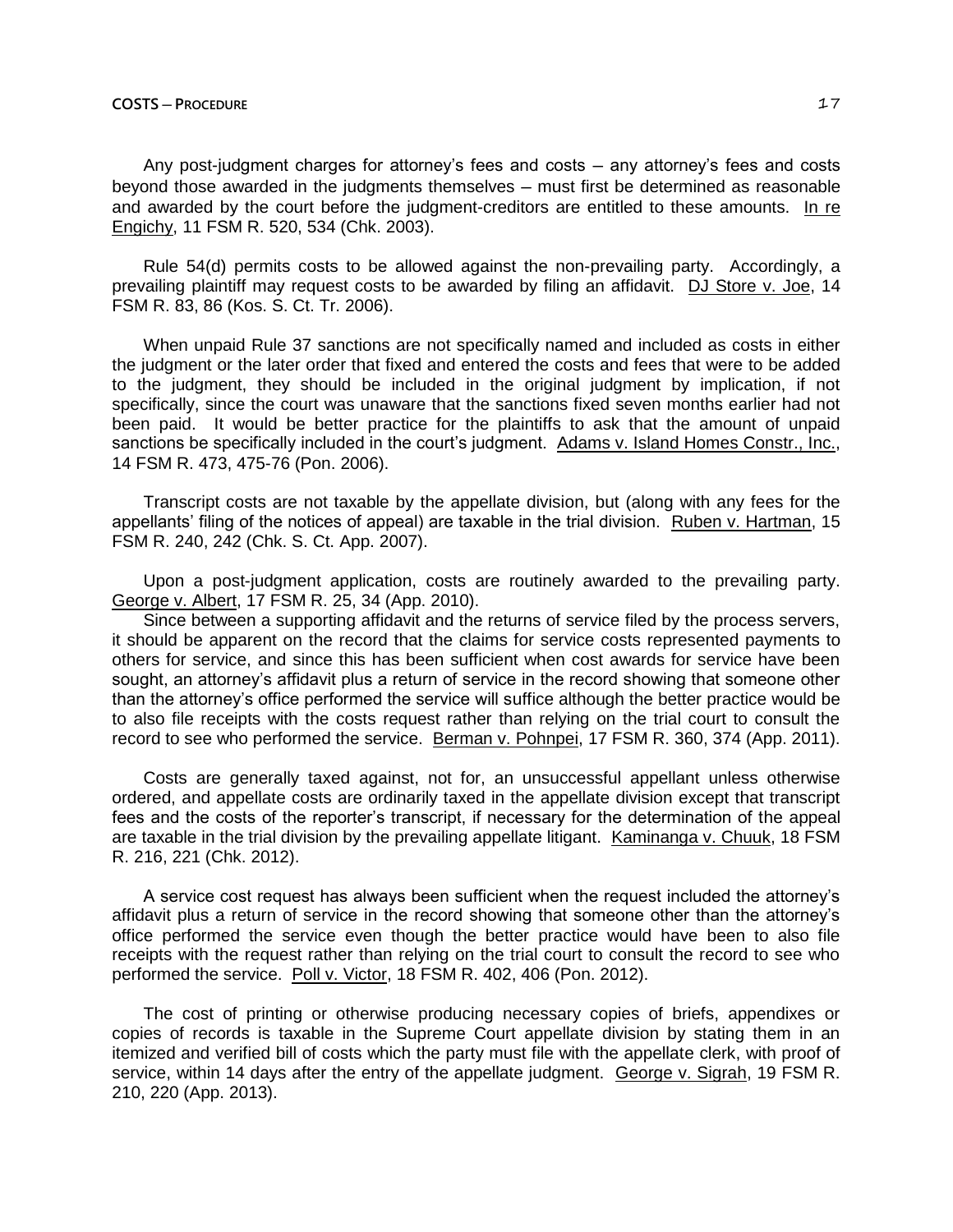Costs for a reporter's transcripts are taxed in the court appealed from in the case that was appealed. George v. Sigrah, 19 FSM R. 210, 221 (App. 2013).

A party who desires costs to be taxed in an appeal case shall state them in an itemized and verified bill of costs which he shall file with the clerk, with proof of service, within 14 days after the entry of judgment. The appellate clerk will act on the bill of costs, at least when no opposition has been filed; when there is opposition, the matter is usually referred to the court or a judge thereof. Nena v. Saimon, 19 FSM R. 393, 394-95 (App. 2014).

The appellate panel's presiding justice may consider a bill of costs. A single justice's action may be reviewed by the court. Nena v. Saimon, 19 FSM R. 393, 395 (App. 2014).

Even though no opposition was filed to an appellate bill of costs, it still must be considered by a judge when it asks for attorney's fees since attorney's fees can only be determined by a judge, not a clerk. Nena v. Saimon, 19 FSM R. 393, 395 (App. 2014).

When a party desires that appellate costs be taxed, the party must state them in an itemized and verified bill of costs which must be filed with the clerk, with proof of service, within 14 days after the entry of judgment. The appellate clerk will act on the bill of costs, at least when no opposition has been filed, but when there is opposition, the matter is usually referred to the court or a judge thereof. In re Sanction of Sigrah, 19 FSM R. 396, 397-98 (App. 2014).

The appellate panel's presiding justice may consider an opposed bill of costs, but the single justice's action may be reviewed by the court. In re Sanction of Sigrah, 19 FSM R. 396, 398 (App. 2014).

A prevailing party who desires costs to be taxed must state them in an itemized and verified bill of costs which must be filed with the clerk, with proof of service, within 14 days after the entry of the appellate judgment. The appellate clerk will act on the bill of costs, at least where no opposition has been filed; when there is opposition, the matter is usually referred to the court or a judge thereof. Andrew v. Heirs of Seymour, 19 FSM R. 451, 452 (App. 2014).

An appellate panel's presiding justice may consider an opposed bill of costs, but the single justice's action may be reviewed by the court. Andrew v. Heirs of Seymour, 19 FSM R. 451, 452-53 (App. 2014).

─ When Taxable

Where there is dismissal of an action, even though the dismissal is voluntary and without prejudice, the defendant is the prevailing party within the meaning of Rule 54(d) which provides for awards of costs to the prevailing party. Mailo v. Twum-Barimah, 3 FSM R. 411, 413 (Pon. 1988).

FSM Civil Rule 68, allowing for taxation of costs against a plaintiff who declines the defendant's offer of judgment and who then obtains a judgment less favorable than the amount of the offer, does not apply when the litigation is dismissed. Mailo v. Twum-Barimah, 3 FSM R. 411, 413 (Pon. 1988).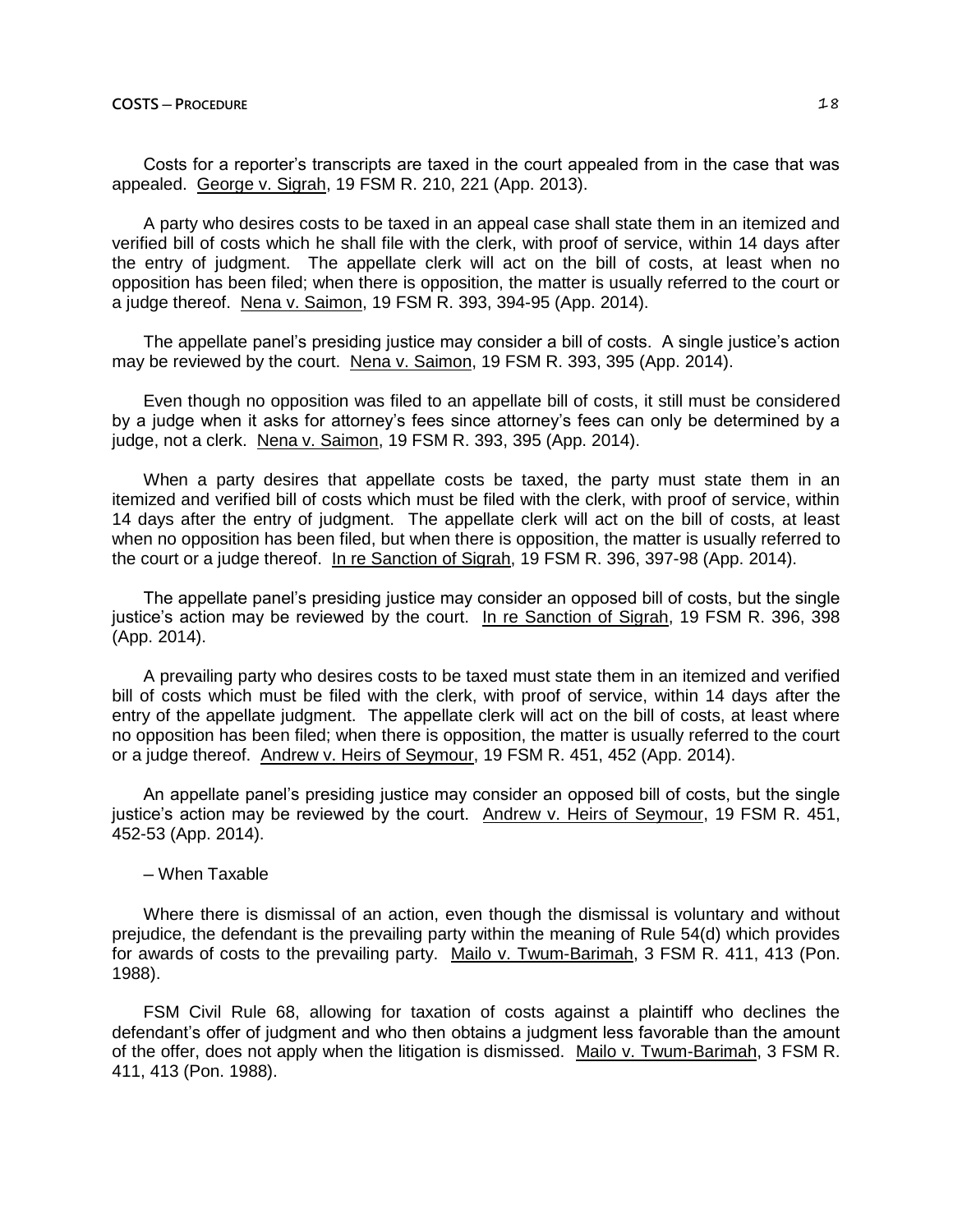## **COSTS — WHEN TAXABLE** 24

Where a plaintiff seeks dismissal of her own complaint without prejudice under Rule 41(a)(2), it is generally thought that the court should at least require the plaintiff to pay the defendant's costs of the litigation as a condition to such dismissal and these costs may include travel expenses of plaintiff's attorney. Mailo v. Twum-Barimah, 3 FSM R. 411, 415 (Pon. 1988).

Where the court set aside a default judgment upon the payment by defendant to plaintiff of air fare to attend the trial, no modification will be granted to require the defendant to pay the costs of the plaintiff's counsel to go to plaintiff's residence to take his deposition which is being noticed by the plaintiff, especially where there is no showing that plaintiff could not attend the trial, nor will the court decide before trial whether such deposition could be used at trial. Morris v. Truk, 3 FSM R. 454, 456-57 (Truk 1988).

When a plaintiff's motion is denied on the merits, the defendant may recover costs under FSM Civil Rule 54(d) if properly verified. Berman v. Kolonia Town, 6 FSM R. 242, 244 (Pon. 1993).

When a judgment is affirmed on appeal, costs are usually taxable against the appellant if the appellee timely files its bill of costs with the appellate division. A bill of costs for trial transcripts must be filed in trial court appealed from. Nena v. Kosrae (III), 6 FSM R. 564, 568- 69 (App. 1994).

Costs may be allowed to a party prevailing against an indigent or *in forma pauperis* plaintiff who raised irrelevant matters and engaged in vexatious procedures or whose actions were frivolous or malicious. Damarlane v. United States, 7 FSM R. 468, 469-70 (Pon. 1996).

Although it is especially important to avoid any approach calculated to favor the wealthy and deprive poor persons of access to the courts, that principle should not operate to penalize the indigents' opponent whose costs are increased because of frivolous claims and proceedings which are prolonged by repetition of contentions already ruled upon. Damarlane v. United States, 7 FSM R. 468, 470 (Pon. 1996).

Unless the court directs otherwise, costs are allowed as of course to the prevailing party. A prevailing party is the one in whose favor the decision is ultimately rendered when the matter is finally set at rest, and does not depend upon the degree of success at different stages of the suit. Damarlane v. United States, 8 FSM R. 45, 54 (App. 1997).

When the trial court decides the matter on the merits, based on the evidence, in favor of the defendants and the plaintiffs are not granted a permanent injunction, the defendants are prevailing parties who are appropriately awarded costs. Damarlane v. United States, 8 FSM R. 45, 54 (App. 1997).

Civil rights attorney fee awards and awards of costs may be entered against multiple defendants in the same proportions as those in the original judgment. Davis v. Kutta, 8 FSM R. 218, 224 (Chk. 1997).

In any civil rights action the court may award costs and reasonable attorney's fees to the prevailing party. Bank of Guam v. O'Sonis, 9 FSM R. 106, 113 (Chk. 1999).

A prevailing party in an appeal is routinely entitled to its costs and when an appeal is dismissed, costs are to be taxed against appellant unless the parties otherwise agree or court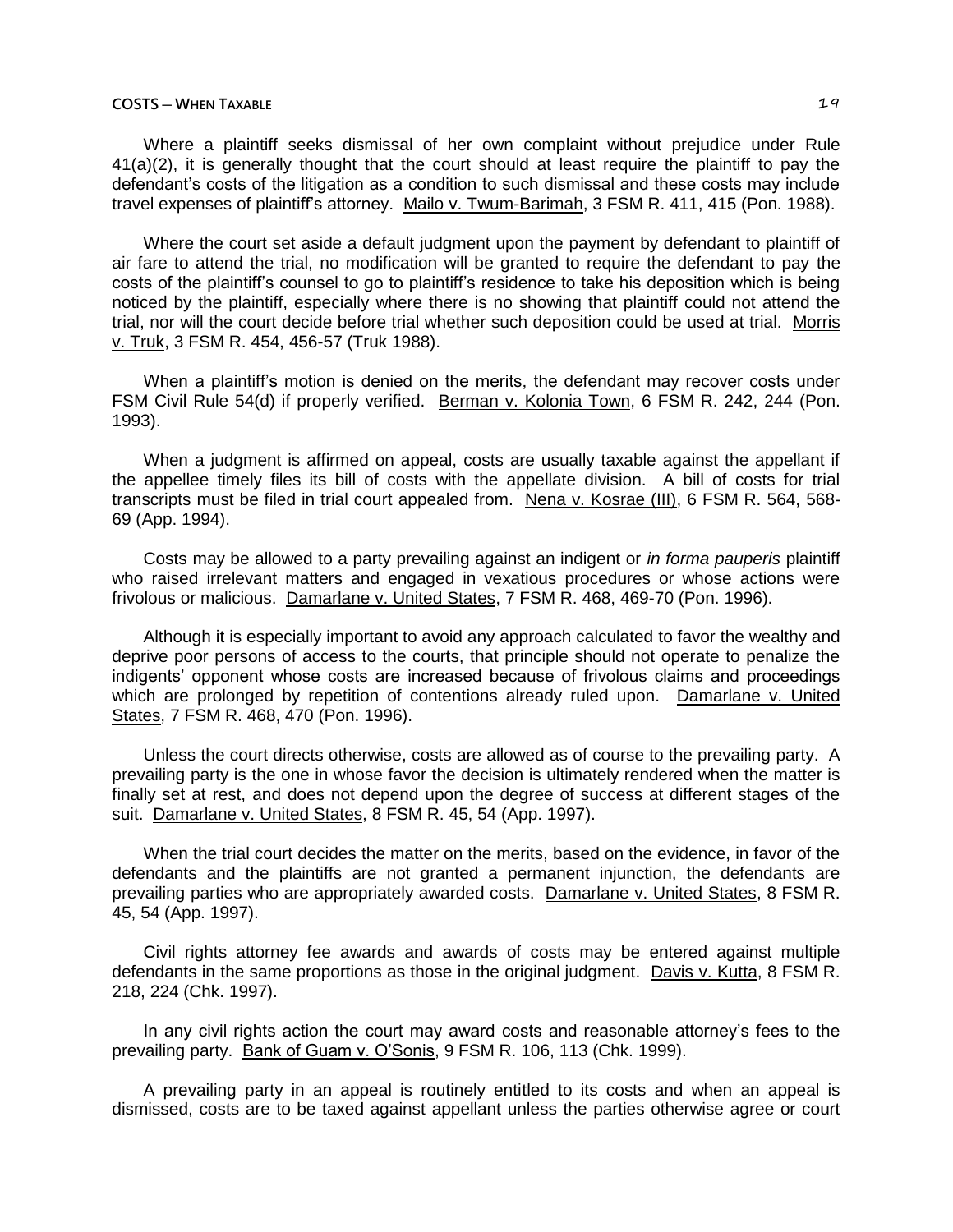### **COSTS ─ WHEN TAXABLE** 20

orders otherwise. Santos v. Bank of Hawaii, 9 FSM R. 306, 307 (App. 2000).

If, on appeal the Chuuk State Supreme Court confirms the election, judgment shall be rendered against the contestants, for costs, in favor of the defendant. Cholymay v. Chuuk State Election Comm'n, 10 FSM R. 220, 222 (Chk. S. Ct. App. 2001).

Costs are generally allowed as of course to the prevailing party. Udot Municipality v. FSM, 10 FSM R. 354, 362 (Chk. 2001).

While costs are allowed as of course to a prevailing party, costs against the FSM, its officers, and agencies are imposed only when authorized by statute. Udot Municipality v. FSM, 10 FSM R. 498, 501, 502 (Chk. 2002).

Being allowed to proceed in forma pauperis only relieves an appellant from prepayment of fees and costs, not from ultimate liability for those costs. Lebehn v. Mobil Oil Micronesia, Inc., 10 FSM R. 515, 519 (Pon. 2002).

If the appellate court determines that an appeal is frivolous, it may award just damages and single or double costs to the appellee. Phillip v. Moses, 10 FSM R. 540, 546 (Chk. S. Ct. App. 2002).

Generally, unless the court directs otherwise, prevailing parties are entitled to costs. Lebehn v. Mobil Oil Micronesia, Inc., 11 FSM R. 319, 321 (Pon. 2003).

Determination of costs awarded to prevailing parties is generally a matter within the trial court's discretion, and a trial court has jurisdiction to issue an order assessing costs, even after a notice of appeal has been filed. Lebehn v. Mobil Oil Micronesia, Inc., 11 FSM R. 319, 321 (Pon. 2003).

Rule 54(d) presumes that costs will be allowed to the prevailing party. But this presumption may be overcome. The burden is on the unsuccessful party to show circumstances sufficient to overcome the presumption in favor of allowing costs to the prevailing party. Lebehn v. Mobil Oil Micronesia, Inc., 11 FSM R. 319, 321 (Pon. 2003).

Although a trial court has discretion when awarding costs, the discretion is narrowly confined because of the strong presumption created by Rule 54(d) that the prevailing party will recover costs. Generally, only the prevailing party's misconduct worthy of a penalty or the losing party's inability to pay will suffice to justify denying costs. Lebehn v. Mobil Oil Micronesia, Inc., 11 FSM R. 319, 321-22 (Pon. 2003).

The presumption that the prevailing party will recover costs has been overcome and costs denied where there is a wide disparity between the parties' economic resources, particularly when the non-prevailing party is indigent. Lebehn v. Mobil Oil Micronesia, Inc., 11 FSM R. 319, 322 (Pon. 2003).

When the economic disparity between the indigent losing plaintiff and the successful defendants could not be more stark and when the plaintiff pursued his case in good faith and it was not frivolous, the defendants' motion to tax costs must be denied and no costs allowed. This result is consistent with the social configuration of Micronesia, as mandated by the Constitution's Judicial Guidance Clause. Lebehn v. Mobil Oil Micronesia, Inc., 11 FSM R. 319,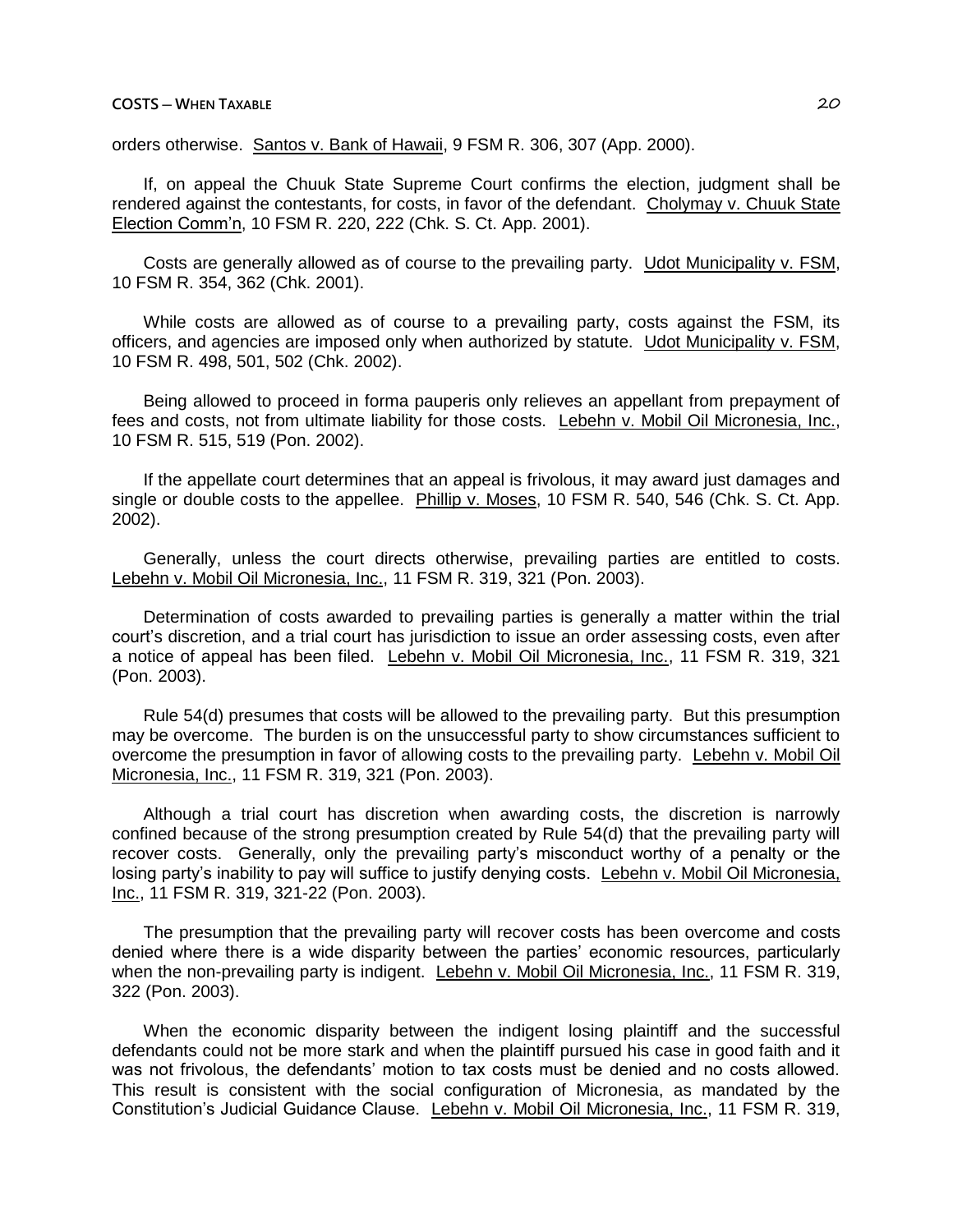### **COSTS ─ WHEN TAXABLE** 21

323 (Pon. 2003).

The principle of not imposing costs on losing indigents may appear to penalize solvency and to encourage other lawsuits against successful businesses because there is no risk of incurring costs if the action fails. However, this principle only applies when the action is pursued in good faith. Costs may be taxed when an indigent plaintiff's case is frivolous or malicious or when he has raised irrelevant matters and engaged in vexatious procedures. Lebehn v. Mobil Oil Micronesia, Inc., 11 FSM R. 319, 323 (Pon. 2003).

The most common basis for denying costs to prevailing defendants is the indigency of the losing plaintiff, coupled with good faith of the indigent and the non-frivolous nature of the case. Lebehn v. Mobil Oil Micronesia, Inc., 11 FSM R. 319, 323 (Pon. 2003).

When the election commission never properly certified anyone as the winning candidate, an appellate trial's result cannot confirm a candidate's election, but rather determines which of two contestants should have been declared elected. Therefore no judgment for costs will be awarded in anyone's favor. In re Mid-Mortlocks Interim Election, 11 FSM R. 470, 477-78 (Chk. S. Ct. App. 2003).

If the Supreme Court appellate division determines that an appeal is frivolous, it may award just damages and single or double costs, including attorney's fees, to the appellee. FSM Dev. Bank v. Adams, 12 FSM R. 456, 462 (App. 2004).

Rule 68 provides that if a defendant makes an offer of judgment, and the judgment ultimately obtained is not more favorable than the offer, then the offeree must pay the costs accrued after the offer. It does not apply when the offers of judgment are for the amount claimed in the original complaint and the case is tried and judgment entered for the higher amount claimed in the amended complaint. Adams v. Island Homes Constr., Inc., 12 FSM R. 644, 647 (Pon. 2004).

An award of costs depends upon a finding of reasonableness by the court. FSM Social Sec. Admin. v. Jonas, 13 FSM R. 171, 173 (Kos. 2005).

Rule 54(d) presumes that costs will be allowed to the prevailing party, unless the court directs otherwise. Accordingly, a prevailing plaintiff may file and serve his requests for costs to be taxed against the defendant, who shall respond to the request within 10 days of the request's service. The court shall thereafter rule on the request for allowance of costs. Isaac v. Palik, 13 FSM R. 396, 402 (Kos. S. Ct. Tr. 2005).

Costs are awarded as a matter of course to the prevailing party as a part of the final judgment. Mailo v. Chuuk, 13 FSM R. 462, 470 (Chk. 2005).

When a case is dismissed at the close of the plaintiff's case-in-chief, the defendants, as prevailing parties, are entitled to their costs of action. Hauk v. Lokopwe, 14 FSM R. 61, 66 (Chk. 2006).

Costs are awarded to prevailing parties as a matter of course. People of Rull ex rel. Ruepong v. M/V Kyowa Violet, 15 FSM R. 53, 73 (Yap 2007).

Prevailing parties are entitled to their costs on appeal. Ruben v. Hartman, 15 FSM R. 240,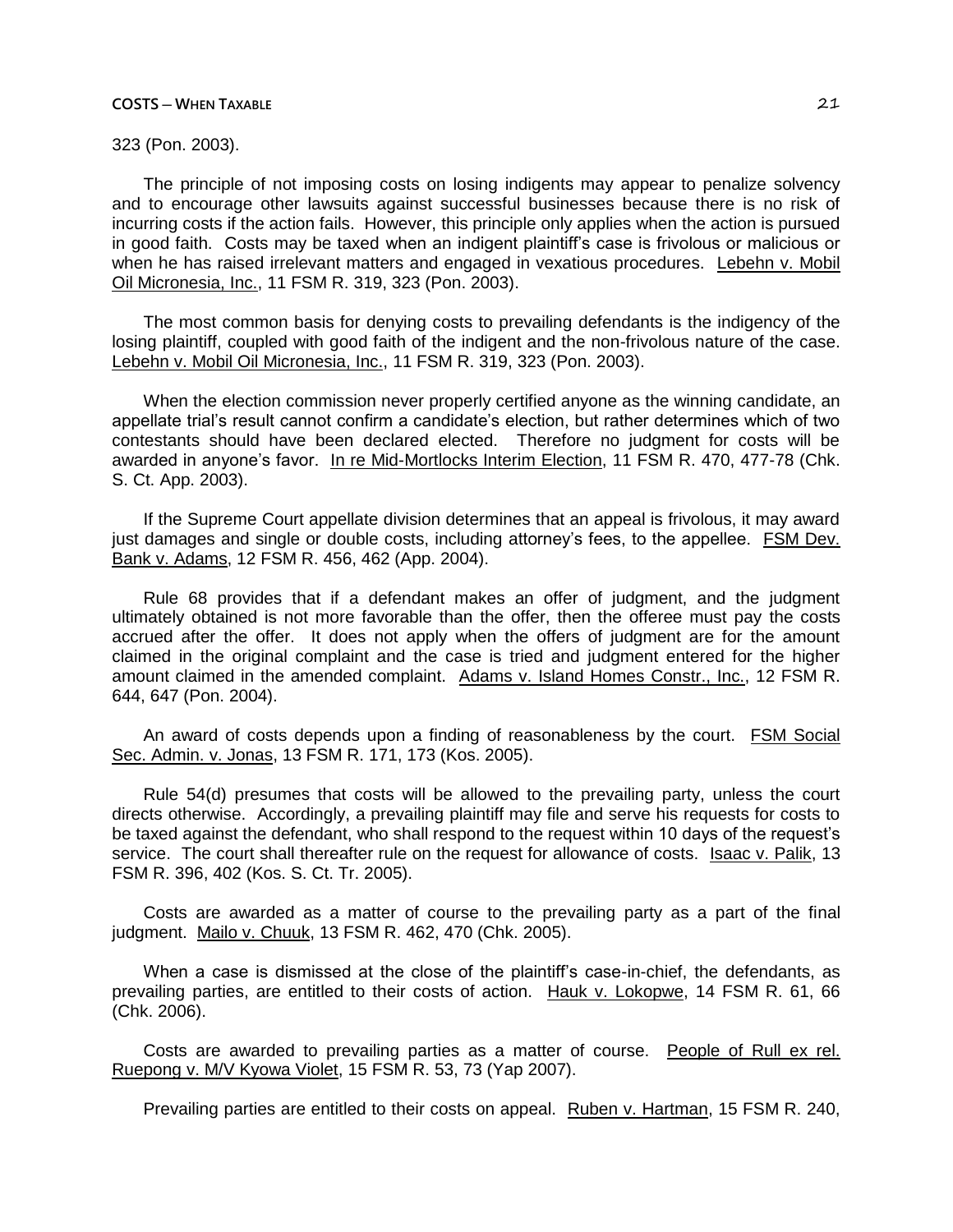### **COSTS ─ WHEN TAXABLE** 22

242 (Chk. S. Ct. App. 2007).

Generally, costs cannot be awarded for or against the state government. Ruben v. Hartman, 15 FSM R. 240, 242 n.1 (Chk. S. Ct. App. 2007).

When the defendant state court judge's actions upon which the plaintiffs base this suit were judicial in nature and the state court is a court of general jurisdiction, which would have had the jurisdiction to consider a motion for relief of judgment if one had been filed, the judge did not act in complete absence of jurisdiction. But when he did clearly act grossly in excess of his jurisdiction and when the plaintiffs obtained permanent prospective relief against him in this case, they are entitled to their expenses including attorney's fees and costs under 11 F.S.M.C. 701(3) for bringing this action and are thus entitled to judgment as a matter of law on their civil rights claim for attorney's fees and costs. The costs and fees allowed will be for work in this case and not that for work in the related state court cases. Ruben v. Petewon, 15 FSM R. 605, 608-09 (Chk. 2008).

Upon a post-judgment application, costs are routinely awarded to the prevailing party. George v. Albert, 17 FSM R. 25, 34 (App. 2010).

The civil rights statute provides that in an action brought under it, the court may award costs and reasonable attorney's fees to the prevailing party. Poll v. Victor, 18 FSM R. 402, 404 (Pon. 2012).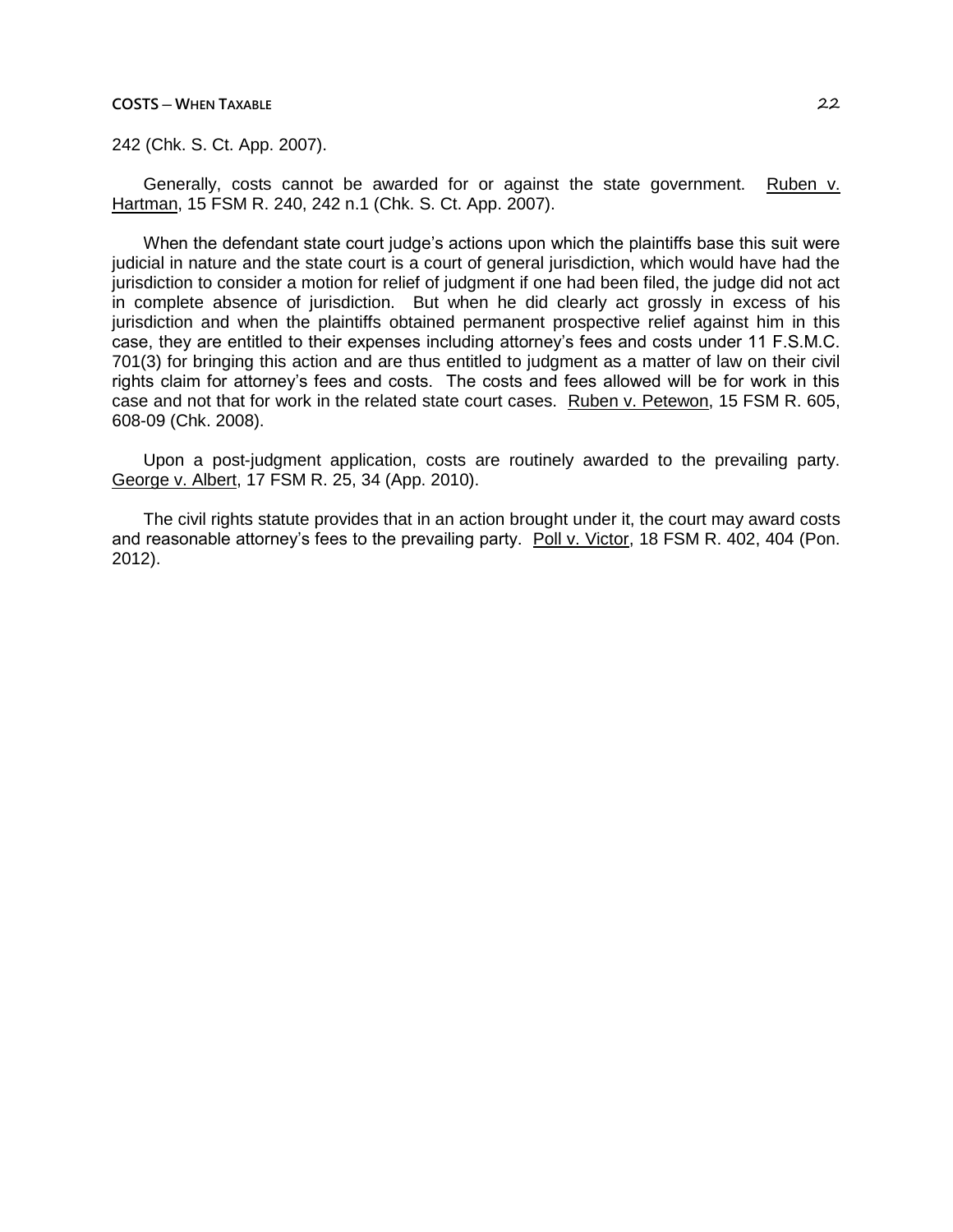A successful process server's pay should not be dependent on a law firm's later litigation success. Poll v. Victor, 18 FSM R. 402, 405 n.1 (Pon. 2012).

Costs are always available to the party who ultimately prevails, but attorney's fees are not available for pro se litigants even if they prevail. Berman v. Pohnpei, 19 FSM R. 111, 117 (App. 2013).

Appellate costs are awarded to the prevailing party under FSM Appellate Procedure Rule 39. Rule 39 costs are only those costs incurred because of the appeal, not costs incurred in the trial division proceedings. George v. Sigrah, 19 FSM R. 210, 218 (App. 2013).

Plaintiffs, as the prevailing party, will be awarded their reasonable costs. Harden v. Inek, 19 FSM R. 244, 252 (Pon. 2014).

When the appellants prevailed by having the permanent injunction  $-$  a final decision  $$ against them vacated and they are now in a position where either they or the other side may ultimately obtain a final judgment in their favor on remand, they are thus prevailing parties for the purpose of the appeal and costs will be taxed in their favor. Andrew v. Heirs of Seymour, 19 FSM R. 451, 453 (App. 2014).

When the defendant is the prevailing party, it shall be awarded its reasonable costs. Etse v. Pohnpei Mascot, Inc., 19 FSM R. 468, 478 (Pon. 2014).

When the defendants are the prevailing party, they shall be awarded their reasonable costs. Damarlane v. Damarlane, 19 FSM R. 519, 532 (Pon. 2014).

The general rule is that the prevailing party is entitled to costs per Rule 54(d), but Rule 54(d) also provides that "costs against the State of Chuuk, its officers, and agencies shall be imposed only to the extent permitted by law." Shigeto Corp. v. Land Comm'n, 19 FSM R. 542, 543 (Chk. S. Ct. Tr. 2014).

When no written documentation was submitted to show that the plaintiff would be entitled to recover its costs if the plaintiff prevailed against the state agency in a civil suit and when no statute authorizes a plaintiff to recover costs on a breach of contract claim against the State of Chuuk, the court will deny the plaintiff's motion for costs. Shigeto Corp. v. Land Comm'n, 19 FSM R. 542, 543-44 (Chk. S. Ct. Tr. 2014).

Since an embassy is immune from suit, a case against it will be dismissed. Since the court cannot exercise jurisdiction over it, the embassy, as a prevailing party, is also entitled to its costs. Estate of Gallen v. Governor, 21 FSM R. 457, 462 (Pon. 2018).

Rule 68 provides that the defendant may serve an offer to allow judgment to be taken against the defendant for the money with costs then accrued. If within 10 days after the offer's service, the plaintiff serves written notice that the offer is accepted, either party may then file the offer and notice of acceptance together with proof of service thereof. If the plaintiff rejects this offer, and the judgment finally obtained by plaintiff is not more favorable than the offer, the plaintiff must pay the costs incurred after the offer was made. Francis v. Chuuk Public Utilities Corp., 22 FSM R. 434, 436 (Chk. S. Ct. Tr. 2019).

When the defendant made a Rule 68 offer of judgment for \$1,000 and when, after trial, the plaintiff was awarded nothing, the plaintiff is liable for the defendant's costs after the offer date. Francis v. Chuuk Public Utilities Corp., 22 FSM R. 434, 436 (Chk. S. Ct. Tr. 2019).

Actions alleging due process violations involving land are not exempt from Rule 68 offer